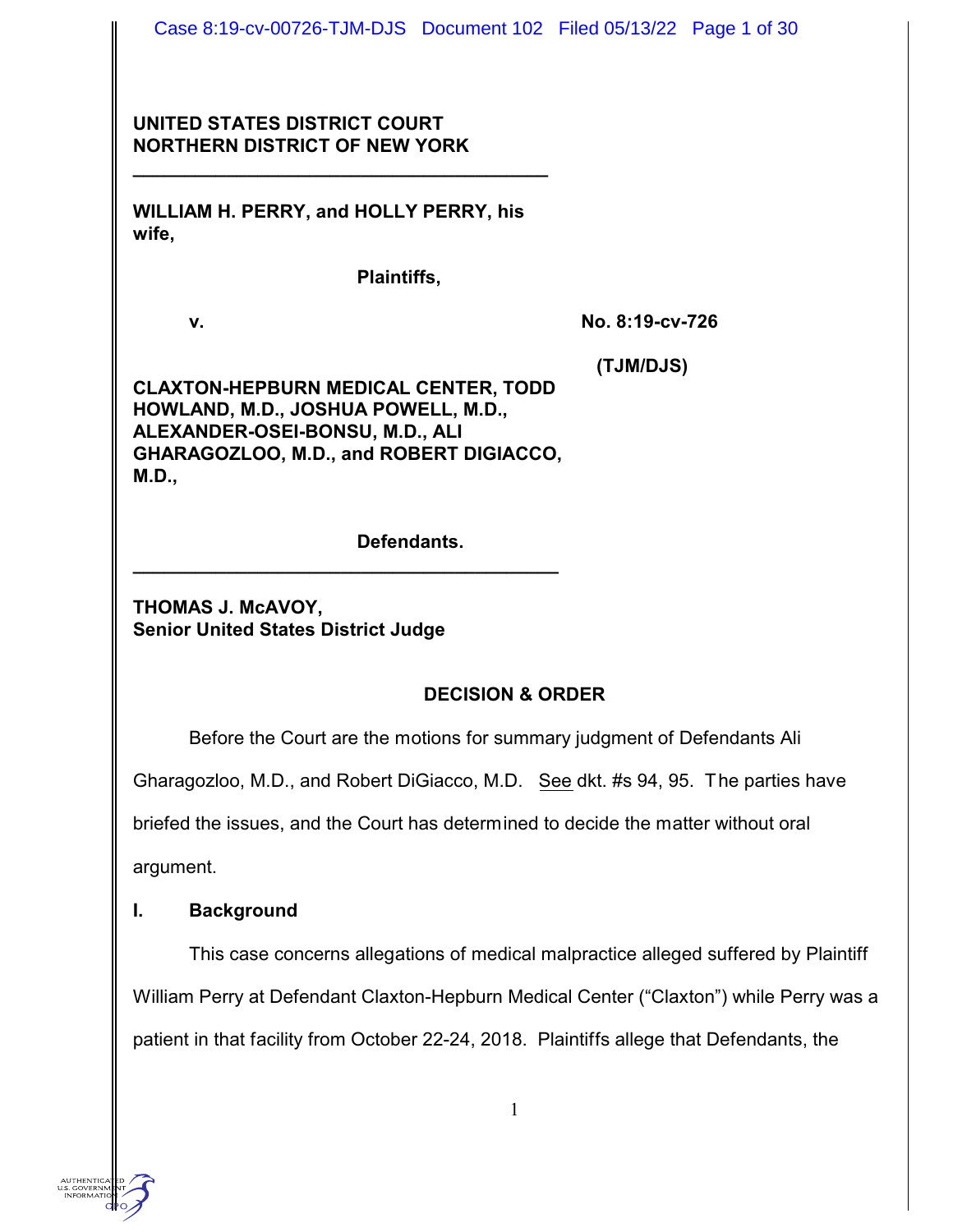doctors who treated William Perry after an apparent stroke and the hospital that employed those doctors, injured him by failing to provide timely and appropriate treatment when Perry arrived at the hospital after he collapsed while hunting. The moving Defendants are two of the doctors who treated him during that period, a radiologist and a neurologist.

Plaintiff William Perry was duck hunting on the morning of October 22, 2018 when, at around 7:35 a.m., he became lightheaded, fell off a stool, seemed confused, complained of weakness on his right side, and had difficulty speaking. Defendant Robert DiGiacco, MD's Statement of Material Facts ("DiGiacco's Statement"), dkt. # 98-1, at ¶ 1.<sup>1</sup> Perry arrived at the emergency department at Defendant Claxton-Hepburn on October 22, 2018 complaining of right-sided weakness, tingling in his right arm and leg, and slurred speech. Defendant Ali Gharagozloo, MD's Statement of Material Facts ("Gharagozloo's Statement"), dkt. # 94-23, at ¶ 1; Plaintiffs' Response to Defendant Gharagozloo's Statement ("Plaintiffs' Response to Gharagozloo"), dkt. # 99-1, at  $\P$  1.<sup>2</sup> Observers in the emergency department noted that Perry's condition improved while in the department. Gharagozloo's Statement at ¶ 2. Emergency department doctors reported that Perry had weakness in his right leg and right hand, and facial droop, but that he no longer slurred words. DiGiacco's Statement at ¶ 3. Doctors in the emergency department diagnosed William Perry with a transient ischemic attack ("TIA") and admitted him to the Medical Center for observation. Gharagozloo's

<sup>1</sup>Both moving Defendants filed statements of material facts with citations to the record, and Plaintiffs responded to those statements, admitting and denying with citations to the record. The Court will refer to Defendant's statements for facts that are undisputed and note disputes where they exist.

<sup>2</sup>Defendant Gharagozloo's statement does not reference slurred speech. Plaintiffs' citations to the record support this finding, as does Defendant DiGiacco's statement. See DiGiacco's Statement at ¶ 2.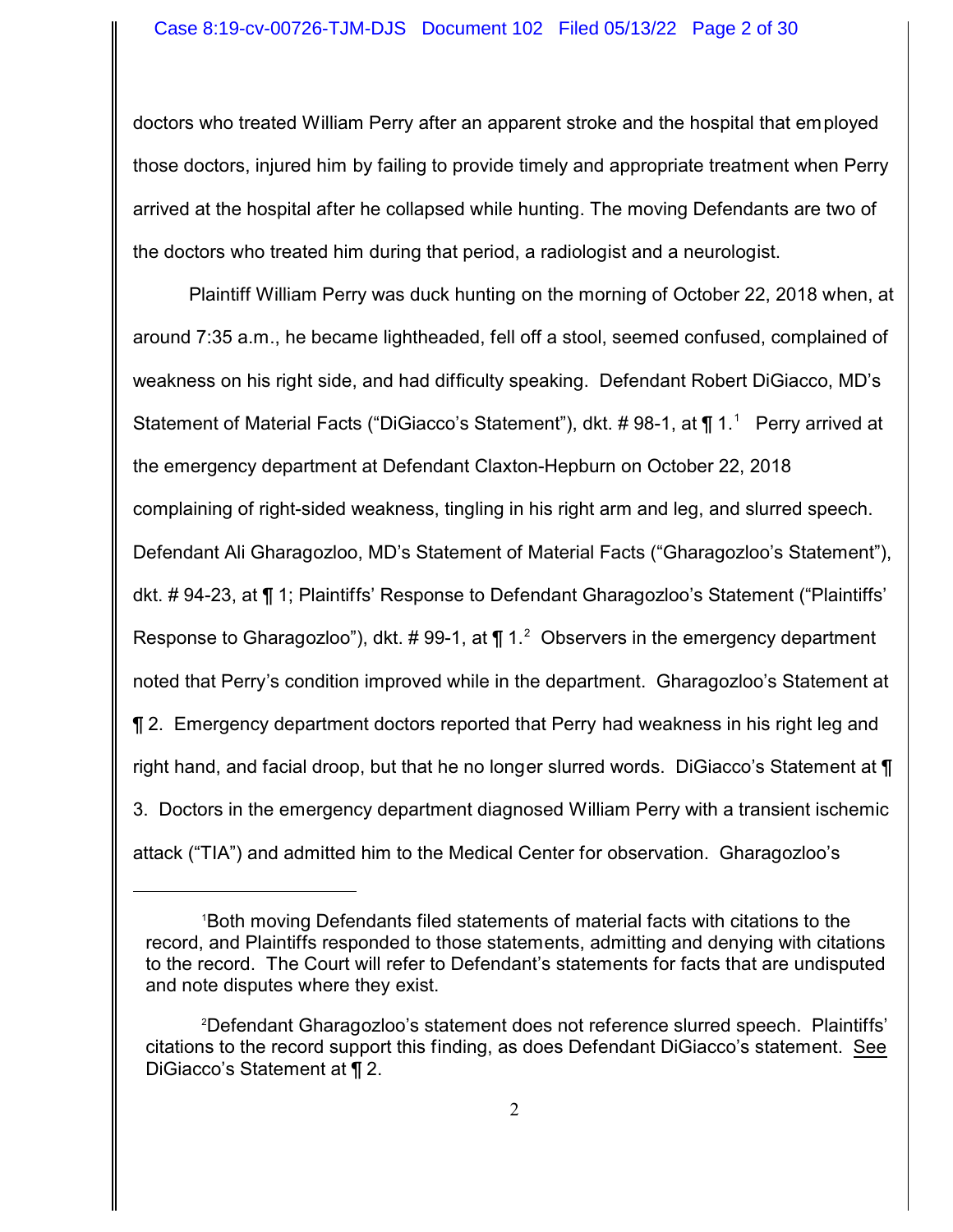Statement at ¶ 3.

A radiologist read a CT of the Plaintiff's head as "essentially normal." DiGiacco's Statement at ¶ 4. An 8:49 a.m. triage assessment performed by Shayna Dychtiar, RN, found Perry with "a headache, dizziness, right arm/leg weakness, no facial droop, and slurred speech." Id. at ¶ 5. Defendant Todd Howland, MD, Perry's emergency room provider, at 9:51 a.m. found that Perry had made "fairly rapid improvement" in "his symptoms and his deficits were mostly resolved." Id. at ¶ 6. Dr. Howland performed an exam that rated Perry 4 out 5 on the right side of his body and the rest of Howland's neurological exam was normal. Id. at ¶ 7. Plaintiffs point out that Howland did not use the "Stroke Scale" established by the National Institute of Health ("NIH"), and allege that failing to employ that scale omitted a necessary component of the standard of care. Plaintiffs' Response to DiGiacco's Statement ("Plaintiffs' Response to DiGiacco"), dkt. # 98-1, at ¶ 7. Plaintiffs similarly complain that an exam that Howland performed at 10:03 a.m. failed to use the proper methods. Id. at ¶ 8. In that exam, Dr. Howland found Perry's neurological state "normal . . . aside from 4+ out of 5 right lower extremity weakness." DiGiacco's Statement at ¶ 8.

The parties disagree about Perry's condition upon admission. Defendant DiGiacco alleges that "Mr. Perry was admitted to" the hospital "for observation with the sole deficit of mild right leg weakness." Id. at ¶ 9. Whatever the admitting diagnosis, Plaintiffs contend that Perry suffered from "[a] potentially mobile thrombus in the lumen of" his "proximal left internal carotid artery" at that time. Plaintiffs' Response to DiGiacco at ¶ 9. In any case, when admitted Plaintiff's preliminary diagnosis was that he had suffered a TIA. DiGiacco's Statement at ¶ 10.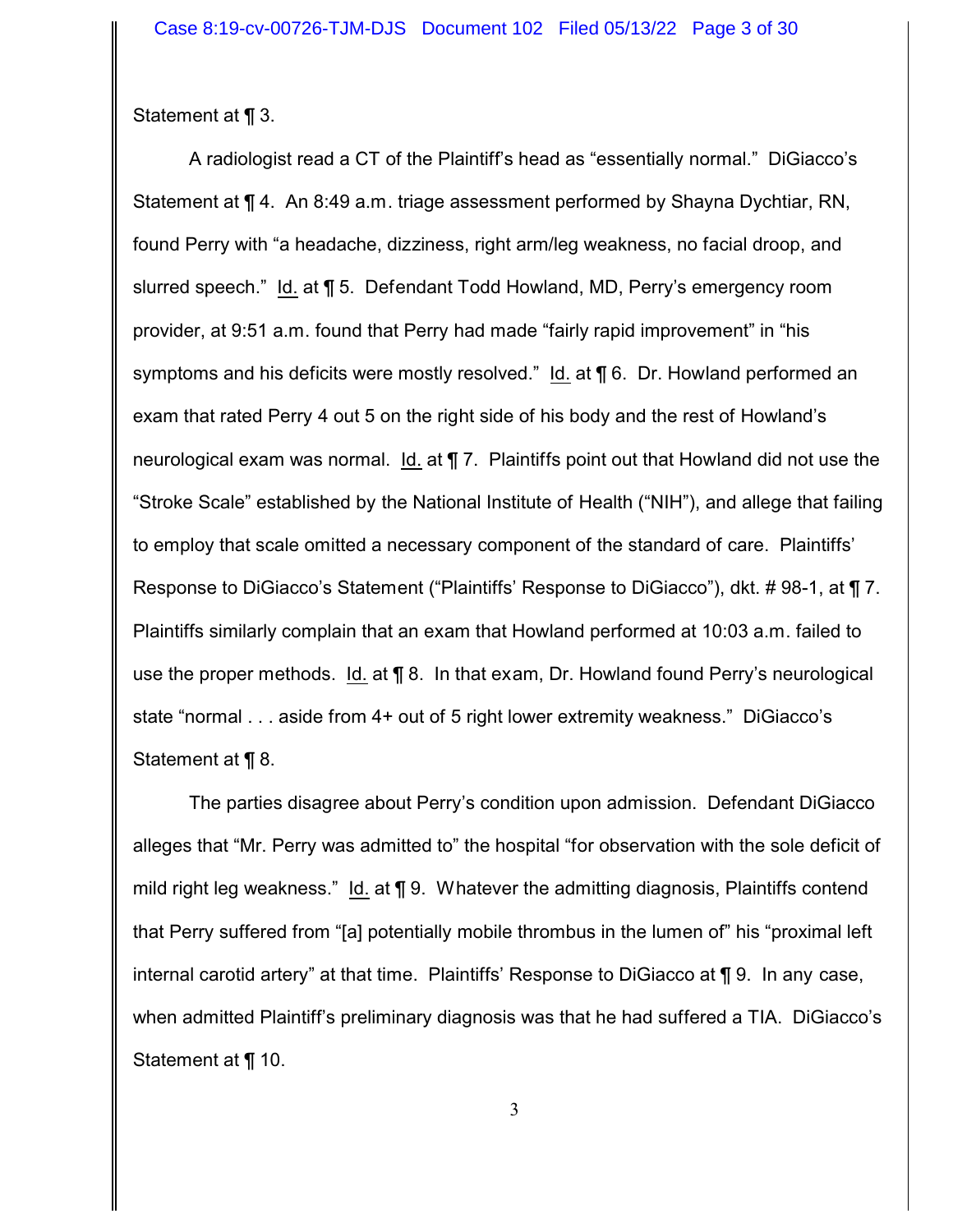Defendant Joshua Powell, MD, a hospitalist, took charge of Perry's care upon admission. Id. at ¶ 12. Powell documented the history and physical he performed on Perry at 11:48 a.m. Id. at ¶ 13. Perry, Powell states, reported that he "had similar incidents . . . to the one that resulted" in his present hospitalization. Id. at ¶ 14. Those incidents were not as severe, however, and resolved quickly. Id. DiGiacco contends that Perry's "symptoms had completely resolved by the time of Dr. Powell's admission assessment," and that Perry's "neurological exam was normal." Id. at ¶ 15. Plaintiffs agree that Perry's "stated symptoms had resolved," but contend that "the thrombus in Mr. Perry's left internal carotid artery along the posteromedial wall, which was not found until October 24, 2018, was present from October 22, 2018 through October 24, 2018." Plaintiffs' Response to DiGiacco at ¶ 15.

Dr. Powell testified that he attempted to obtain a neurology consultation with Defendant Dr. DiGiacco. DiGiacco's Statement at ¶ 17. Nothing in the record indicates that Dr. DiGiacco actually received notice of this request for a consultation. Id. The record that Dr. Powell created during the initial history and physical does not "contemplate" a neurological consultation. Id. at ¶ 18. The parties disagree about whether Dr. Powell contacted Dr. DiGiacco directly. Id. at 19; Plaintiffs' Response to DiGiacco at ¶ 19. While the Defendant points out that Powell did not speak directly to him regarding a consultation on October 22, 2018, Plaintiffs' point out that the testimony indicates that "Dr. Powell obtained the phone number for Defendant Dr. DiGiacco and placed a call to him." Plaintiffs' Response to DiGiacco at ¶ 19. DiGiacco insists he did not "receive" any request for a consultation on that day, but Plaintiffs contend that Powell got DiGiacco's phone number "placed a call to him, and left a message requesting a consult and informing Dr. DiGiacco of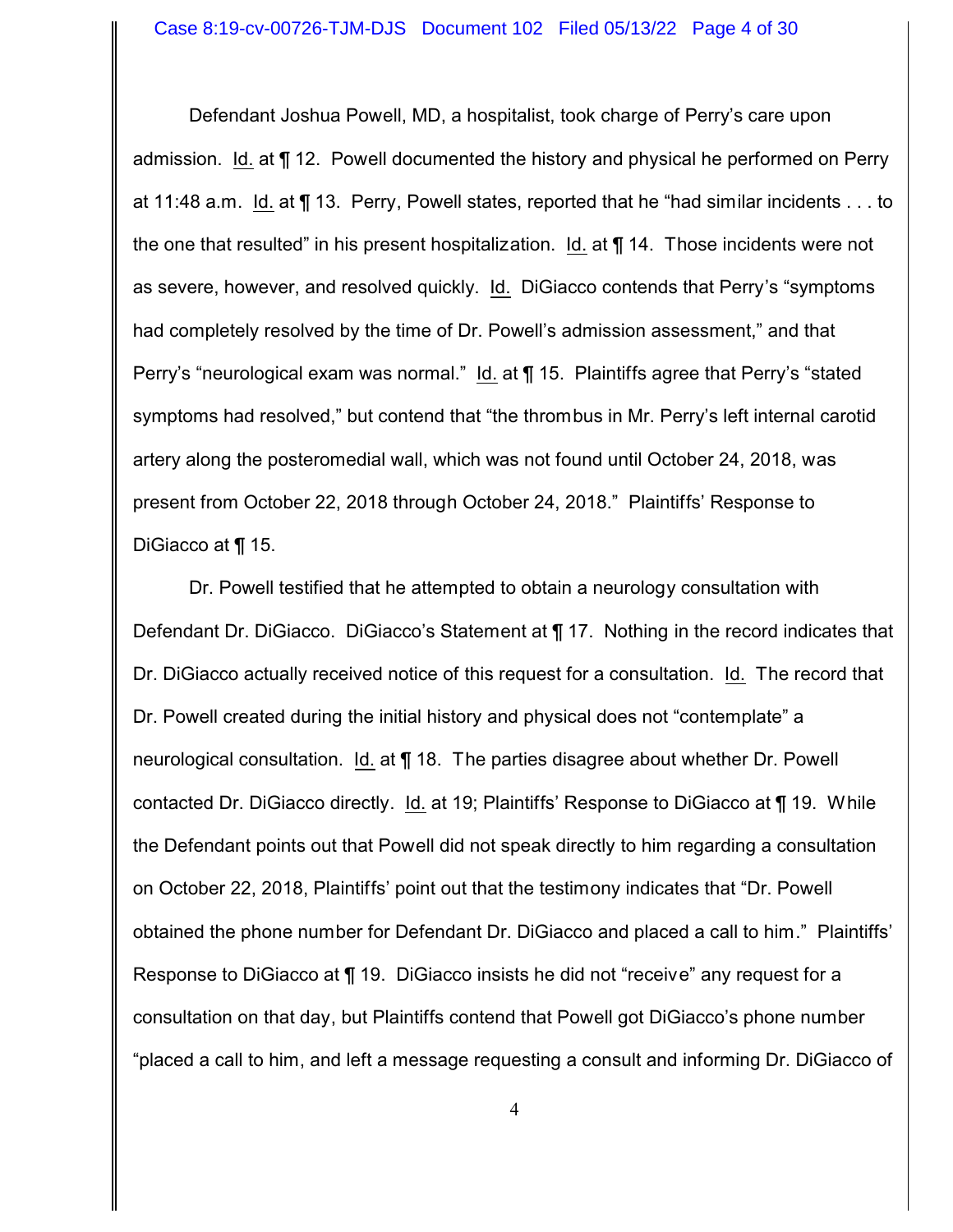Mr. Perry's name, medical record number, and diagnosis." DiGiacco's Statement at ¶ 20; Plaintiffs' Response to DiGiacco at ¶ 20. Defendant contends he never received this request and no evidence exists to prove he received it. DiGiacco's Statement at ¶¶ 21-22. Dr. Powell testified that he was not aware of whether DiGiacco received the request. Id. at  $\P$  23.

Dr. DiGiacco was an employee of Defendant Claxton-Hepurn Medical Center on October 22, 2018. Id. at ¶ 24. An attending physician at the hospital, like Dr. Powell, who wanted a neurology consultation with Dr. DiGiacco at that time during normal office hours could call his assistant, Dawn Pike. Id. at ¶ 25. An attending physician could also contact the Defendant on his pager, cell phone, or office phone. Id. That attending physician could also "perhaps" contact the hospital operator or make an "overhead" call. Id. DiGiacco's pager and phone numbers were posted on the hospital website and on printed lists at the nursing stages in the hospital. Id. at ¶ 26. Outside of business hours, a provider who wished to reach Dr. DiGiacco could call his cell phone or contact his pager. Id. at  $\P$  27. Despite these available forms of communication, Dr. DiGiacco claims, Powell did not contact him on October 22, 2018. Id. at ¶ 28. Plaintiffs point out that Powell testified that he called DiGiacco on a number provided him and left a detailed message about Perry requesting a consultation and provided medical record numbers and a diagnosis. Plaintiffs' Response to DiGiacco at ¶ 28.

Dr. Powell passed Perry's care onto Dr. Alexander Osei-Bonsu on the evening of October 22, 2018. DiGiacco's Statement at ¶ 29. Powell could not recall if he told Osei-Bonsu about his request for a consultation with Dr. DiGiacco. Id. at ¶ 30. Plaintiffs point out, however, that Powell testified that he could not recall informing Osei-Bonsu about the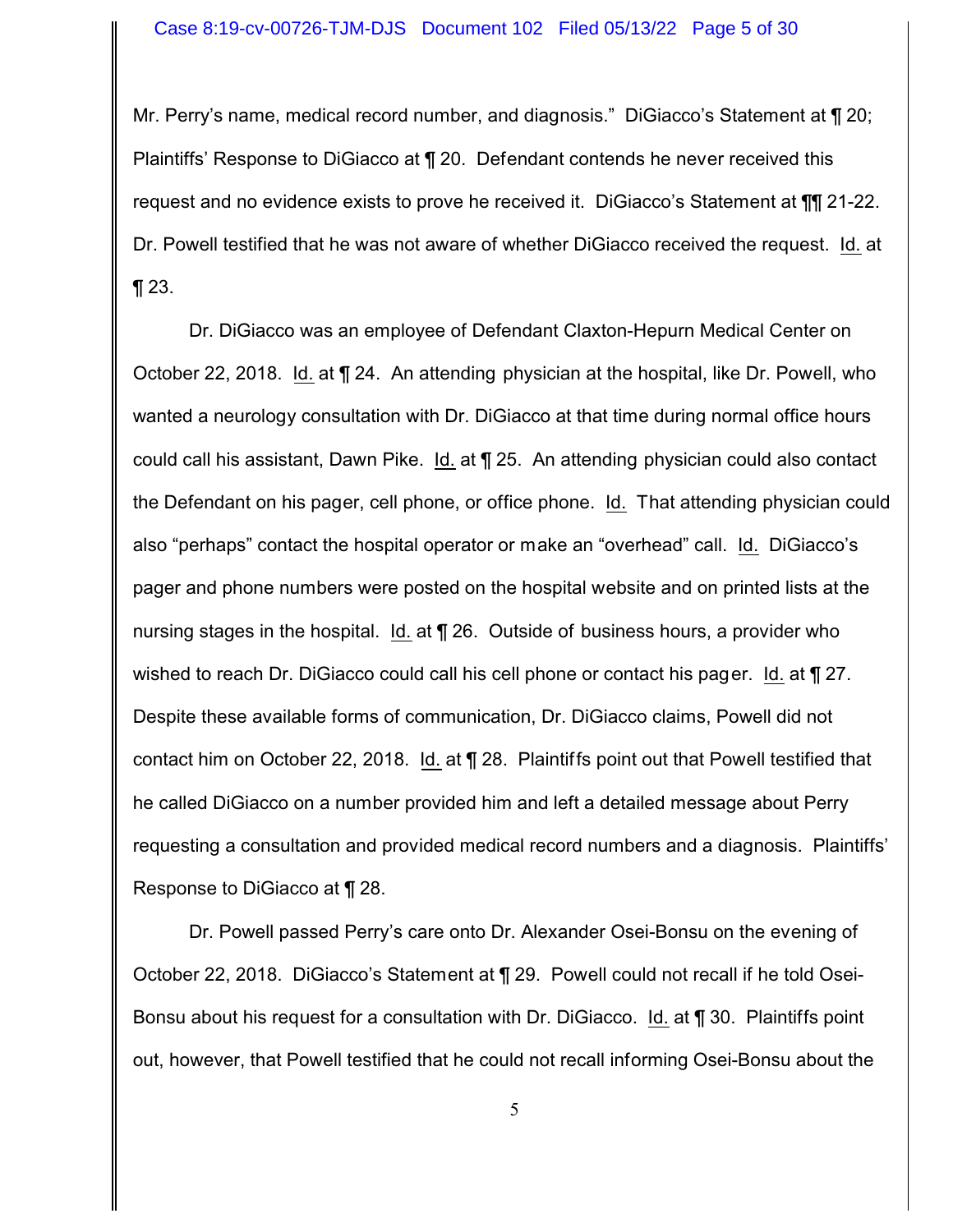request, but testified that "it would be his usual practice to do so." Plaintiffs' Response to DiGiacco at ¶ 30.

Notes indicate that a nurse observed William Perry to have right-sided facial droop, weakness of his lower right and left side, and aphasic speech at approximately 4:00 a.m. on October 23, 2018. Gharagozloo's Statement at ¶ 4. Defendant contends that Perry's "last known normal" occurred at around 2:00. a.m. on October 23, 2018. Id. at ¶ 5. Plaintiffs dispute this claim, pointing out that medial records demonstrate observations taken at 3:00 a.m. on October 23, 2018, show "no neurological symptoms." Plaintiffs' Response to Gharagozloo, at ¶ 5; see also, DiGiacco's Statement at ¶ 33 (noting that "Although Nurse Sarah Carsman states a last known normal time of 02:00, a note entered by her at 3:00 AM on the 23<sup>rd</sup> documented a normal neurologic exam. She clarified in her deposition that she felt a need to be certain in determining when he was last normal, and her memory of 02:00 AM was reliable as he was awake and conversive.").

Defendant Gharagozloo contends that "last known normal" refers to "the last time a patient was known to be without signs or symptoms of a stroke." Gharagozloo's Statement at ¶ 6. Plaintiffs respond that the time of the "last known normal" is complicated by the events that led Perry to the hospital in the first place. Plaintiffs' Response to Gharagozloo, at ¶ 6. The "stroke symptoms," Plaintiffs contend, may have been "a continuation of a previous stroke from October 22, 2018." Plaintiffs' Response to Gharagozloo, at ¶ 6. "if the stroke symptoms were a new event," by contrast, "then the last known well is the last time a patient was known to be without signs or symptoms of strike since resolution of the prior event." Id.

After nurses found this change in William Perry's condition, Dr. Onsei-Bonsu, the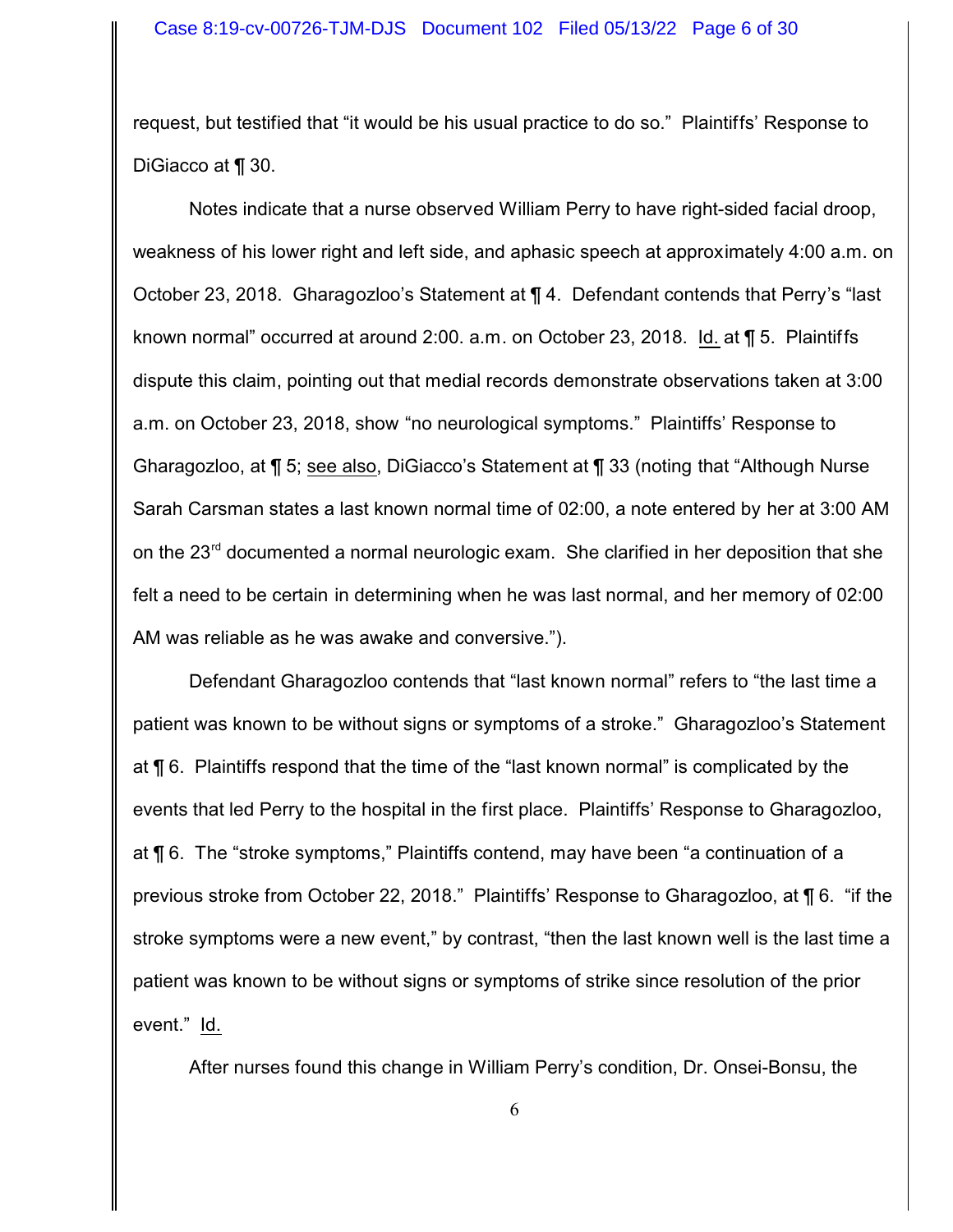#### Case 8:19-cv-00726-TJM-DJS Document 102 Filed 05/13/22 Page 7 of 30

attending physician, evaluated him. DiGiacco's Statement at ¶ 34. Dr. Onsei-Bonsu found Perry to have slurred speech, 1/5 upper right extremity strength, 4/5 right lower extremity strength, and decreased sensation in the right arm and forehead. Id. At 4:17 a.m. Doctor Osei-Bonsu orded a STAT head CT. Id. at ¶ 35. That exam yielded findings consistent with an acute left [middle cerebral artery ("MCA")] territory infarction. Id. at  $\P$  36.

After receiving information from the CT scan, Dr. Osei-Bonsu ordered an MRA of the head with contrast at 5:43 a.m. Id. at  $\P$  37. Dr. Osei-Bonsu cancelled that order at 5:43 a.m. and ordered an MRA of the head without contrast at 5:55 a.m. Id. He also ordered an MRA of the neck without contrast at 5:43 a.m. and an MRI of the brain without contrast at 5:43 a.m. Id. At 5:50 a.m. Dr. Osei-Bonsu ordered aspirin, a statin, and an neurology consult, the later of which was placed in the chart at 5:50 a.m. Id. at ¶ 38.

Dr. Gharagozloo interpreted the brain MRI, head MRA, and the neck MRA at approximately 9:00 a.m. on October 23, 2018. Gharagozloo's Statement at ¶ 9. The brain MRI revealed "a moderate to large acute non-hemorrhagic temporoparietal lobe infarct." Id. at ¶ 10. Dr. Gharagozloo contends that the head MRA "showed poor flow of the peripheral branches of the left middle cerebral artery." Id. at ¶ 11. Plaintiffs contend that the MRA showed "extremely poor" flow. Plaintiffs' Response to Gharagozloo at ¶ 11. The neck MRA demonstrated "minimal smooth plaque formation of both carotid bulbs." Gharagozloo's Statement at ¶ 12. Gharagozloo also claims that he observed turbulent flow in interpreting the neck MRA. Id. at ¶ 13. Plaintiffs dispute that the interpretation demonstrates that Dr. Gharagozloo made this observation. Plaintiffs' Response to Gharagozloo at ¶ 13. Dr. Gharagozloo contends that a finding of turbulent flow is not uncommon in an interpretation of a neck MRA. Gharagozloo's Statement at ¶ 14. Plaintiffs, citing to expert opinion,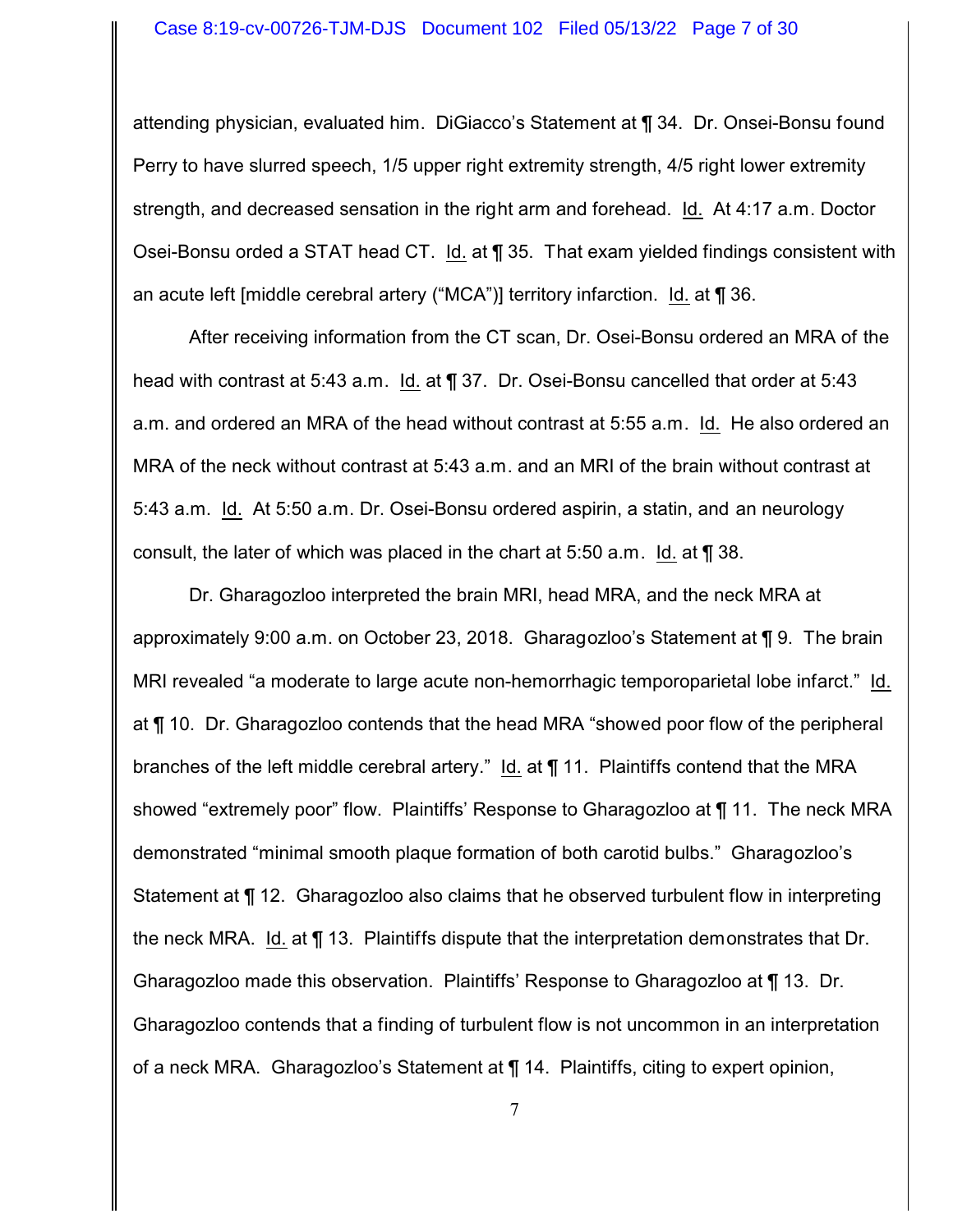#### Case 8:19-cv-00726-TJM-DJS Document 102 Filed 05/13/22 Page 8 of 30

contend that such a finding is not common. Plaintiffs' Response to Gharagozloo at ¶ 14. The parties also disagree about whether the use of intravenous contrast in the images would eliminate turbulent flow in an MRA study. Compare Gharagozloo's Statement at  $\P$  15 with Plaintiffs' Response to Gharagozloo at ¶ 15. They also disagree about whether the standard of care required Gharagozloo to mention turbulent flow in his report on the neck MRA. Compare Gharagozloo's Statement at ¶ 16 with Plaintiffs' Response to Gharagozloo at ¶ 16.

The parties disagree about when Perry's "last known normal" occurred, but they agree that Perry was not a candidate for administration of tissue plasminogen activator ("tPA"), a drug used to treat strokes, at 9:00 a.m. on October 23, 2018 due to the amount of time that had passed since his last normal. Compare Gharagozloo's Statement at  $\P\P$  17-18 and Plaintiffs' Response to Gharagozloo at ¶¶ 17-18. Another potential treatment for a stroke victim is a mechanical thrombectomy, which Dr. Gharagozloo points out has risks that "include new stroke, damage to blood vessels, and brain bleed." Gharagozloo's Statement at ¶ 20. The parties disagree about the potential risks and benefits of that treatment. See Gharagozloo's Statement at ¶¶ 22-24; Plaintiffs' Response to Gharagozloo's Statement at ¶¶ 22-24. They also disagree about whether Perry was a candidate for such treatment after 9:00 a.m. on October 23, 2018. Compare Gharagozloo's Statement at ¶ 25; Plaintiffs' Response to Gharagozloo at ¶ 25.

Nurse Alisa Armstrong acknowledged Dr. Osei-Bonsu's electronic order for a neuorology consultation at 7:15 a.m. DiGiacco's Statement at ¶ 39. DiGiacco claims that he "was not notified or otherwise contacted regarding the order for neurology consultation on the 23<sup>rd</sup>." ld. at ¶ 40. Plaintiffs dispute this claim, pointing out that DiGiacco accessed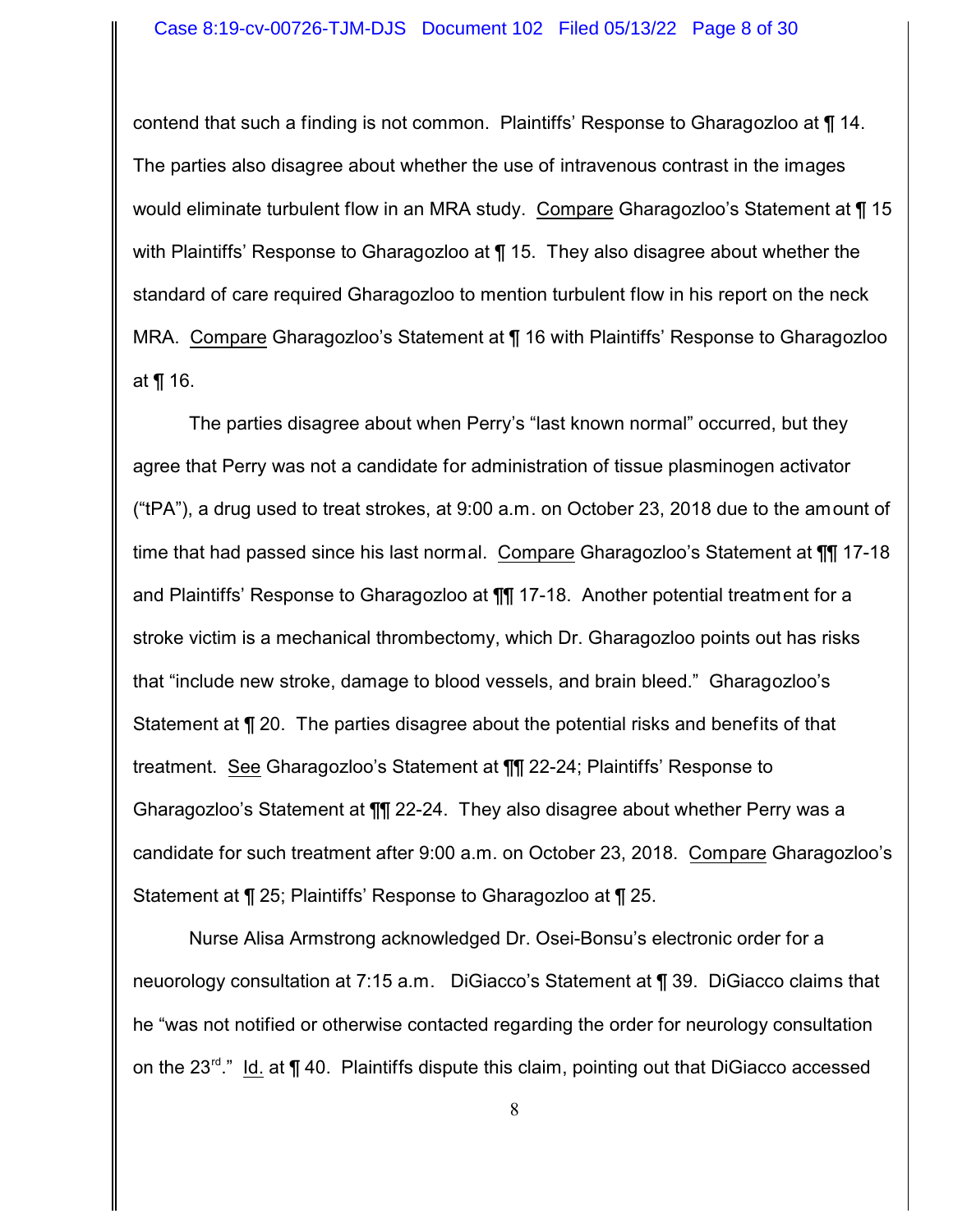Perry's medical records on that day. Plaintiffs' Response to DiGiacco at ¶ 40. Both sides agree that the consultant request was not labeled STAT. DiGiacco's Statement at ¶ 41. DiGiacco contends that the standard of care for a neurologist requires a response within twenty-four hours for a non-urgent request. Id. at ¶ 42. Pointing to one of their expert reports, Plaintiffs dispute that DiGiacco could meet the standard of care under the circumstances by failing to respond in an urgent fashion. Plaintiffs' Response to DiGiacco at ¶ 42. DiGiacco claims that he saw Perry at 7:45 a.m.; Plaintiffs' dispute that claim, pointing to a medical record that appears to indicate that DiGiacco visited Perry at 7:45 p.m. DiGiacco's Statement at ¶ 43; Plaintiffs' Response to DiGiacco at ¶ 43. In any case, the parties agree that DiGiacco accessed Perry's electronic records at 6:43 a.m., 6:46 a.m., 7:27 a.m., and 11:48 a.m. on October 23, 2018. DiGiacco's Statement at ¶¶ 44-45. Also at some point on October 23, 2018 DiGiacco obtained information from Plaintiff Holly Perry, William Perry's wife. Id. at  $\P$  46. Deposition testimony indicates that this conversation between DiGiacco and Holly Perry occurred in the morning of October 23. Id. at ¶ 47. DiGiacco testified that his practice was to consult the medical records before going to a patient's bedside to complete the evaluation. Id. at ¶ 48.

The parties' experts disagree about whether Perry's brain damage was irreversible by 8:21 a.m. on October 23, 2018. Compare DiGiacco's Statement at ¶ 50; Plaintiffs' Response to DiGiacco at ¶ 50. In his consultation note, Dr. DiGiacco referenced the various MRI and MRA findings that had been signed by the radiologist by 1:42 p.m. on October 23. DiGiacco's Statement at ¶¶ 51-52. DiGiacco confirmed the stroke diagnosis and "documented that Mr. Perry suffered a left-MCA ischemic stroke with language, sensory, and motor deficits." Id. at ¶ 53. In completing his consultation, DiGiacco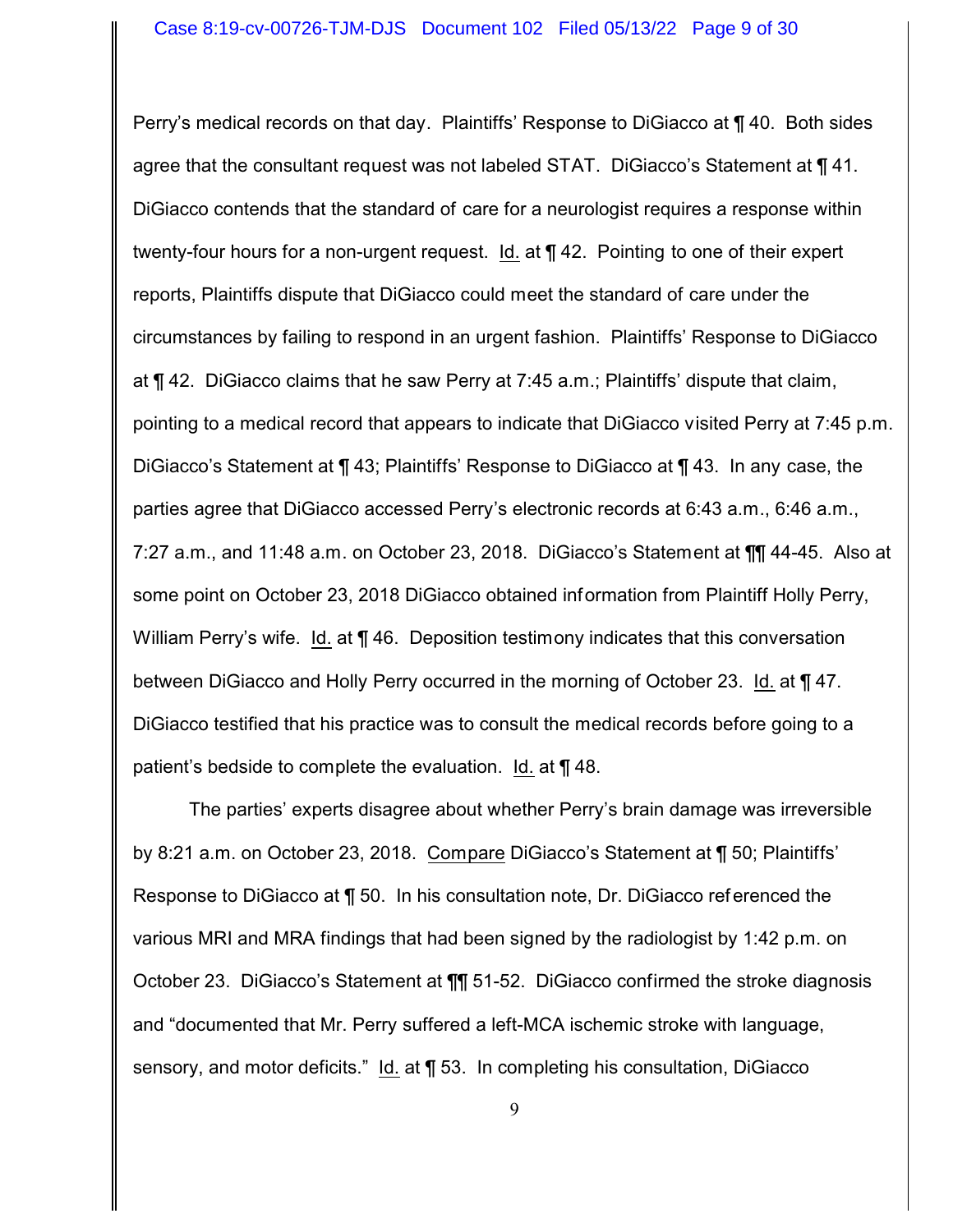"conducted a neuorological examination" of Perry. Id. at ¶ 54. Dr. DiGiacco also recommended that a "work up" occur "to determine the cause of the stroke as the patient had no risk factors and there was no evidence of a cariogenic embolic source or largevessel extracranial vascular disease." Id. at ¶ 54. The note also concluded that no evidence of dissection existed, and that "by exclusion," DiGiacco "suspected intracranial vascular disease or coagulation abnormalities." Id. at ¶ 55. Dr. DiGiacco also recommended another neck CTA and continuing with antiplatelet therapy. Id. at **[11]** 56-57.

Dr. DiGiacco "rounded on" Perry on the morning of October 24, 2018. Id. at ¶ 59. He noted that a CTA of the neck had not been ordered or performed, and placed an order for such a study. Id. at ¶ 60. He contends that the CTA exam took place that morning. Id. Plaintiffs deny DiGiacco's statements in this respect, noting that the examination did not occur until the afternoon on October 24. Plaintiffs' Response to DiGiacco at ¶ 60. The CTA revealed that "the filling defect seen on the patient's MRA one day earlier which was thought to represent a turbulent flow, at this time in fact was representative of a thrombus in the proximal left internal carotid artery. This measured approximately 2.5 x 3 mm and arose from the posterior aspect of the origin of the left internal carotid artery." DiGiacco's Statement at ¶ 61. Discussing the results with attending "staff," DiGiacco concluded "that the thrombus was likely a result of ruptured plaque rather than an embolic thrombus based on the surrounding calcification seen around the thrombus on imaging." Id. at ¶ 62.

Dr. DiGiacco recommended a heparin drip for the patient, as well as that the attending hospitalist, Dr. Rashmi Thatte, contact the vascular surgery center at Upstate University Hospital in Syracuse, New York. Id. at ¶ 63. Dr. Thatte consulted with the stroke attending physician at Upstate, who recommended that the heparin drip be discontinued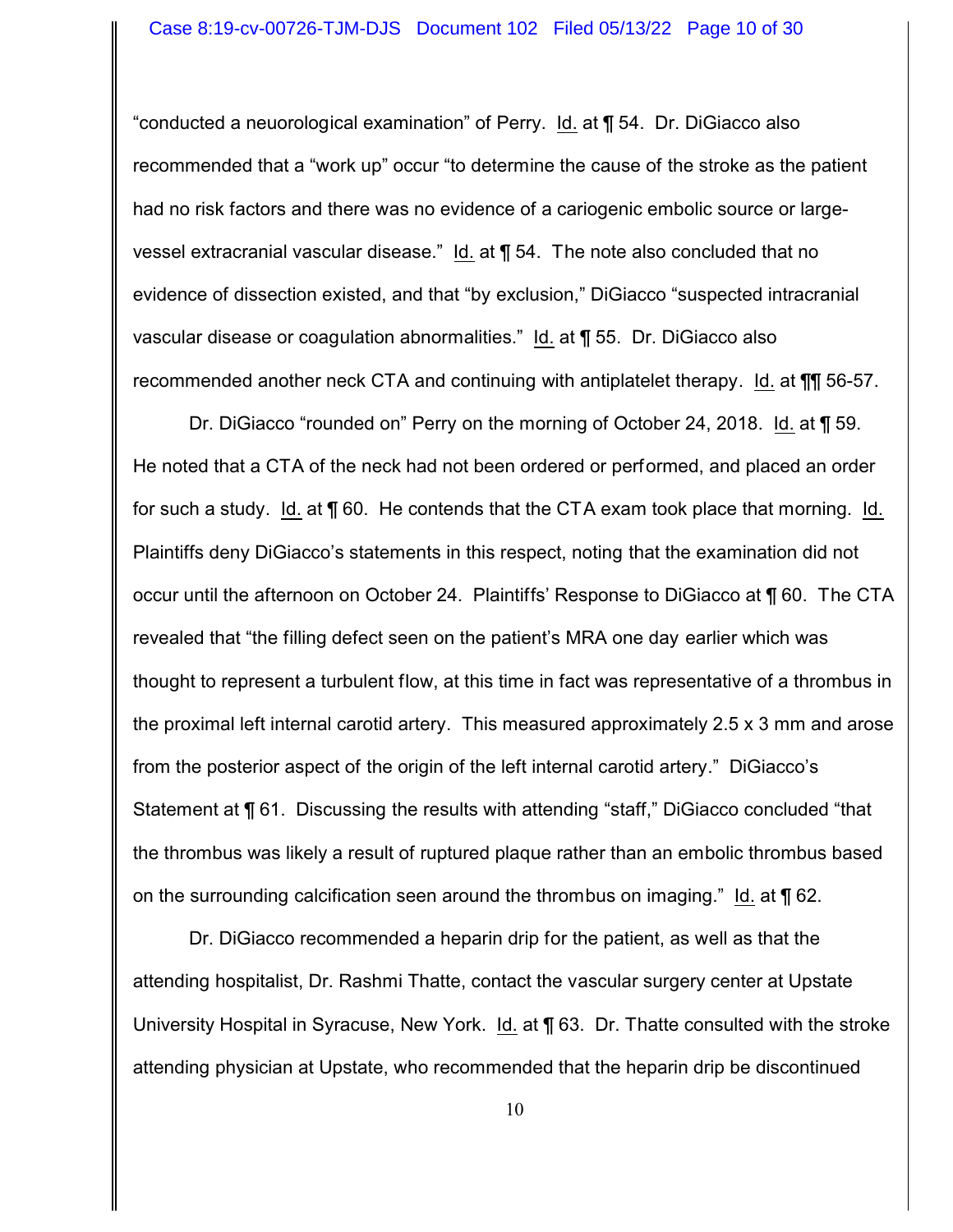until a further cardiac examinations could occurr. Id. at ¶ 64. Dr. Thatte recommended transfer to Upstate for more extensive neurological coverage. Id. at ¶ 65.

The attending neurologist at Upstate, Antonio Culebras, MD, accepted Perry for transfer. Id. at ¶ 66. Perry left Claxton-Hepburn at 9:25 p.m. on October 24, 2018. Id. at ¶ 67. He arrived at Upstate at 11:18 that evening. Id. The parties' experts disagree about whether Perry's condition worsened between October 23, 2018 and the time of his transfer to Upstate on October 24, 2018. Compare DiGiacco's Statement at ¶¶ 68-69 and Plaintiffs' Response to DiGiacco at ¶¶ 68-69.

Plaintiffs filed their Complaint, which alleges medical malpractice against many of the physicians who treated Perry at Clapton-Heburn, as well as against the hospital, in this Court on June 18, 2019. See dkt. #1 Plaintiff Holly Perry, William Perry's wife, seeks recovery for loss of consortium. Id. Defendants answered the Complaint, and the parties engaged in extensive discovery. At the close of discovery, the moving Defendants filed the instant motions. The parties have briefed the issues.

### **II. Legal Standard**

Moving Defendants seek summary judgment. It is well settled that on a motion for summary judgment, the Court must construe the evidence in the light most favorable to the non-moving party, see Tenenbaum v. Williams, 193 F.3d 581, 593 (2d Cir. 1999), and may grant summary judgment only where "there is no genuine issue as to any material fact and ... the moving party is entitled to a judgment as a matter of law." FED. R. CIV. P. 56(a). An issue is genuine if the relevant evidence is such that a reasonable jury could return a verdict for the nonmoving party. Anderson v. Liberty Lobby, 477 U.S. 242, 248 (1986).

A party seeking summary judgment bears the burden of informing the court of the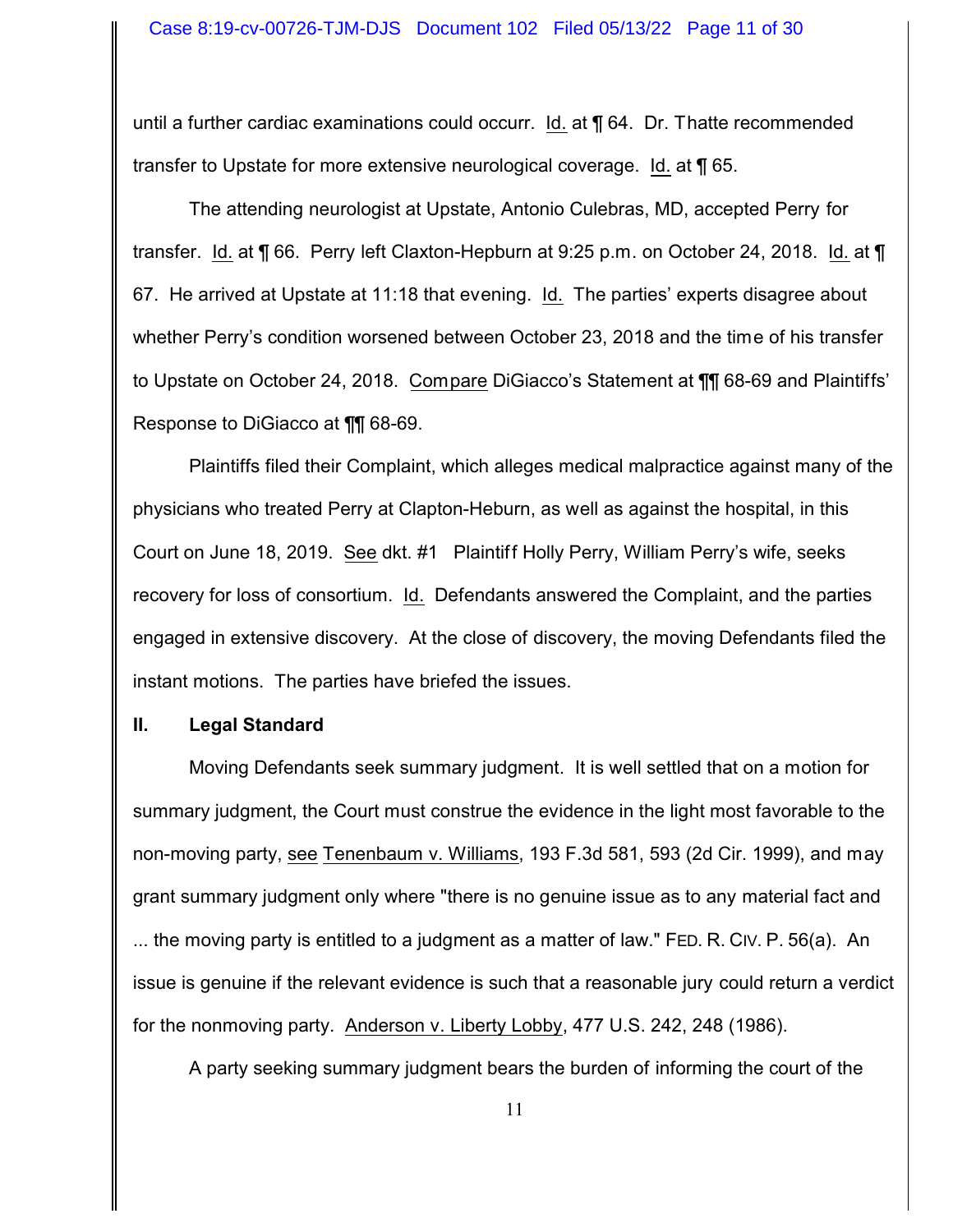basis for the motion and of identifying those portions of the record that the moving party believes demonstrate the absence of a genuine issue of material fact as to a dispositive issue. Celotex Corp. v. Catrett, 477 U.S. 317, 323 (1986). If the movant is able to establish a *prima facie* basis for summary judgment, the burden of production shifts to the party opposing summary judgment who must produce evidence establishing the existence of a factual dispute that a reasonable jury could resolve in his favor. Matsushita Elec. Indus. Co. v. Zenith Radio Corp., 475 U.S. 574, 587 (1986). A party opposing a properly supported motion for summary judgment may not rest upon "mere allegations or denials" asserted in his pleadings, Rexnord Holdings, Inc. v. Bidermann, 21 F.3d 522, 525-26 (2d Cir. 1994), or on conclusory allegations or unsubstantiated speculation. Scotto v. Almenas, 143 F.3d 105, 114 (2d Cir. 1998).

## **III. Analysis**

Defendants have each filed a motion for summary judgment, which the Court will address in turn.

## **A. Dr. Gharagozloo**

Dr. Gharagozloo argues that he is entitled to summary judgment because his treatment of William Perry did not deviate from the standard of care under the circumstances. Even if his treatment did not meet the standard of care, he contends, his alleged failings were not a proximate cause of Perry's injuries. Dr. Gharagozloo further contends that, since Plaintiffs cannot demonstrate medical malpractice, Plaintiff Holly Perry cannot sustain her loss of consortium claim.

Plaintiffs raise medical malpractice claims against Dr. Gharagozloo. "[T]o establish a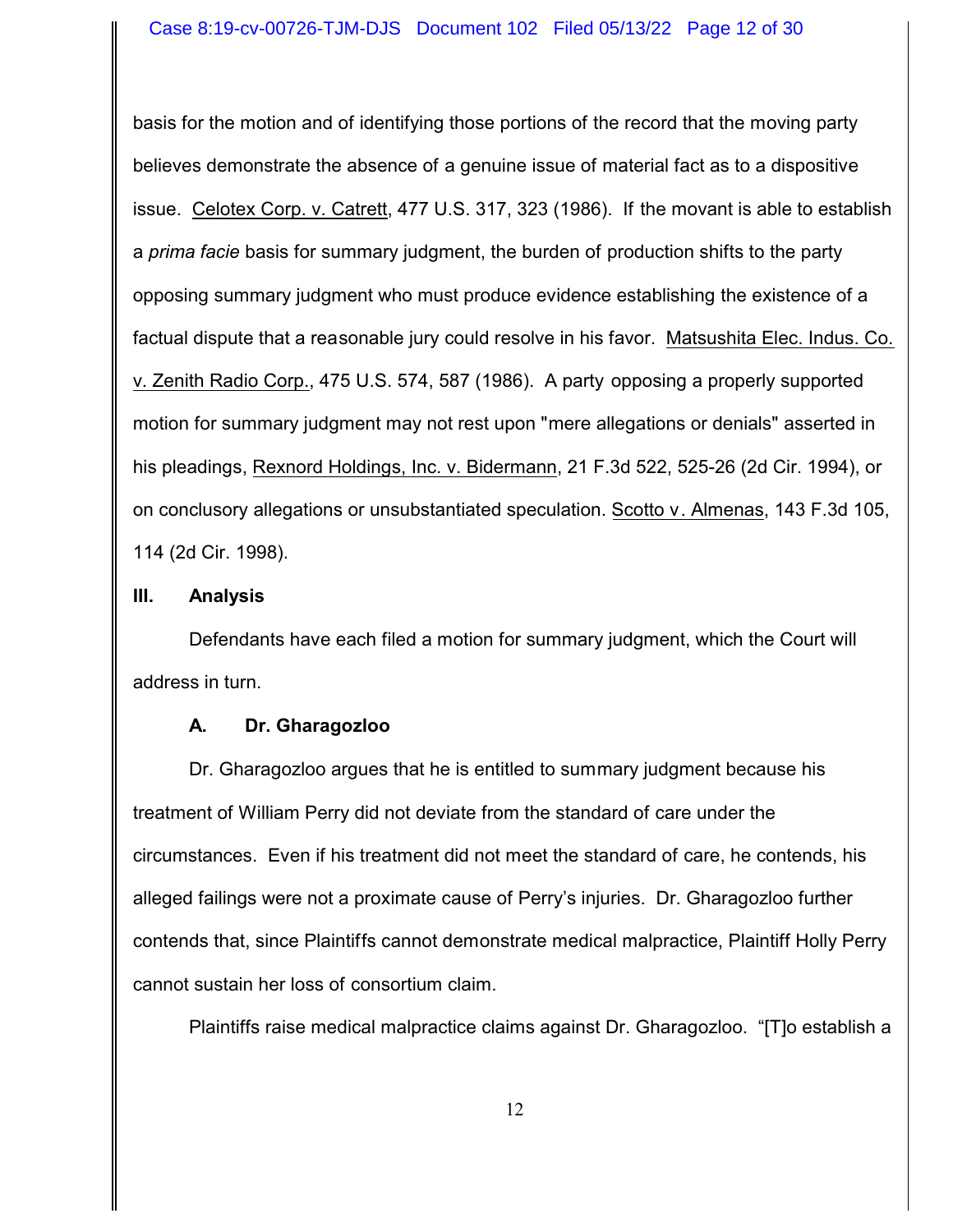claim of 'medical malpractice under New York law, a plaintiff must prove (1) that the defendant breached a standard of care in the community, and (2) that the breach proximately caused the plaintiff's injuries.'" Milano by Milano v. Freed, 64 F.3d 91, 95 (2d Cir. 1995) (quoting Arkin v. Gittleson, 32 F.3d 658, 664 (2d Cir. 1994)). In addition, "except as to matters within the ordinary experience and knowledge of laymen, . . . expert medical opinion evidence is required" to establish these elements. Id. A physician defending a medical malpractice action can meet his burden on summary judgment "'by the submission of affidavits and/or deposition testimony and medical records which rebut plaintiff's claim of [medical] malpractice with factual proof.'" Suib v. Keller, 6 A.D.3d 805, 806, 774 N.Y.S.2d 608, 609 (3d Dept. 2004) (quoting Horth v. Mansur, 243 A.D.2d 1041, 1042, 663 N.Y.S. 2d 703 (1997)). A plaintiff is then required to "rebut defendant's showing by demonstrating, typically through expert medical opinion, a deviation from accepted practice and that the deviation was the proximate cause of the injury." Id.

Dr. Gharagozloo points to his declaration, which he asserts rebuts any claims of negligence raised against him. See Declaration of Ali Gharagozloo, MD, dkt. # 94-21 ("Gharagozloo Dec."). Dr. Gharagozloo relates that his only involvement in Perry's treatment involved evaluating 6 different "radiologic studies": (1) an October 22, 2018 brain CT without contrast; (2) an October 23, 2018 brain CT without contrast; (3) an October 23, 2018 brain MRI; (4) an October 23, 2018 neck MRA; (5) an October 23, 2018 head MRA; and (6) a CT/CT angio of the neck from October 24, 2018. Id. at ¶ 4. He did not speak with Perry about the images, but instead simply reviewed them "after they were completed and appeared in [his] que in Claxton-Hepburn Hospital's . . . system." Id. at ¶ 5. Gharagozloo interpreted Perry's magnetic resonance angiogram ("MRA") at around 9:00 a.m. on October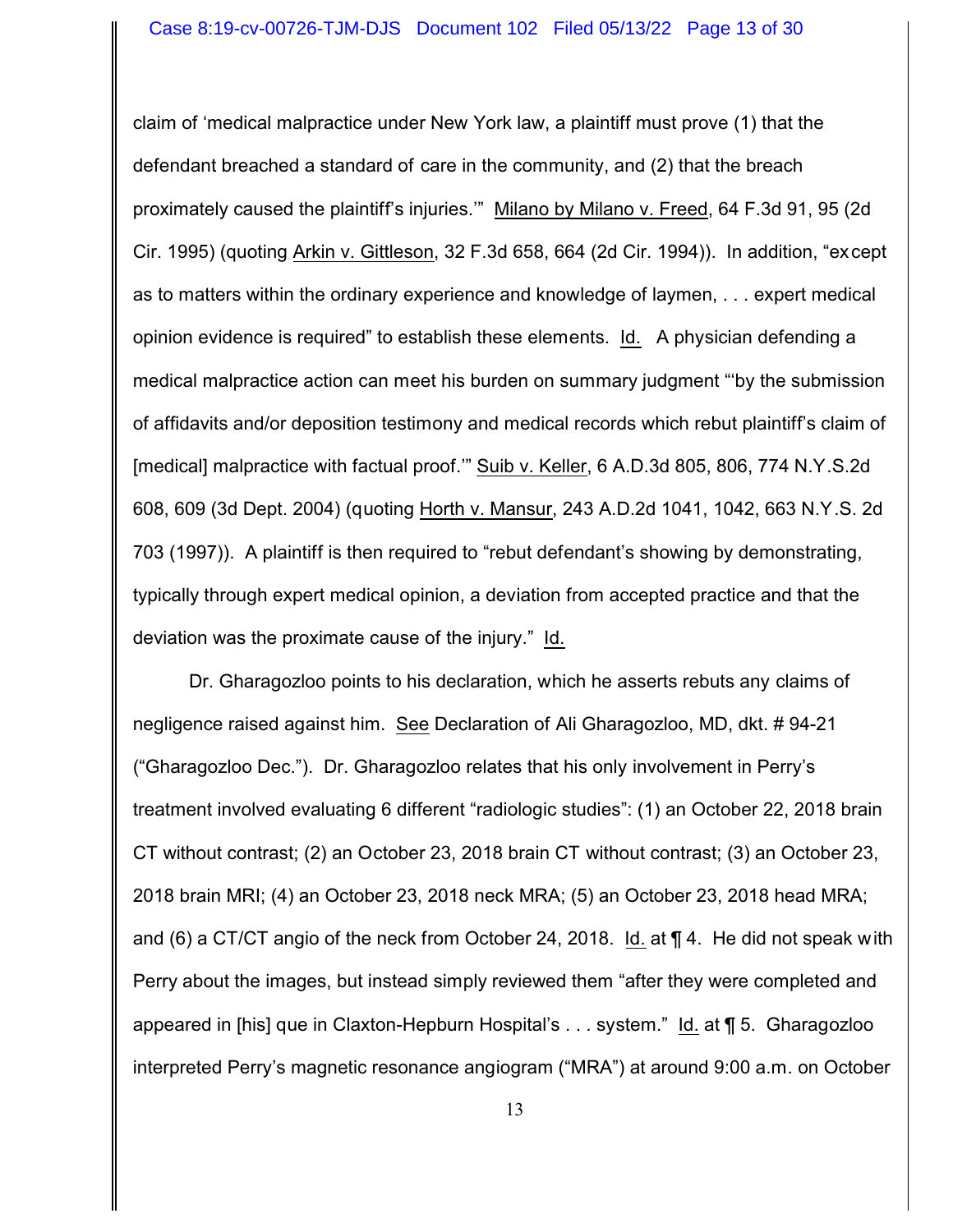23, 2018. Id. at ¶ 6. Radiologists use MRAs "to evaluate blood vessels within the body." Id. Dr. Gharagozloo noted "a small of amount of plaque in the carotid bulbs" and "turbulent flow in the left internal carotid artery." Id. at  $\P$  7. His report did not mention the turbulent flow he observed, instead noting only "minimal smooth plaque formation of both carotid bulbs." Id. at ¶ 8. Dr. Gharagozloo explains that physicians describe blood flowing smoothly through an artery as "laminar flow." Id. at  $\P$  12. "[I]f the blood flow is not smooth," doctors describe the flow as "turbulent." Id. Radiologists like Dr. Garagozloo find "[i]t . . . not uncommon to observe turbulent blood flow when interpreting a MRA of the carotid arteries because the main artery bifurcates into two arters, the left and right internal carotid artery." Id. at ¶ 13. Failing to include the presence of turbulent flow in his report, he therefore claims, did not violate the standard of care. Id. at ¶ 19.

Dr. Gharagozloo asserts that he did not "deviate from accepted standards of care by interpreting the study as flow turbulence as opposed to a thrombus"–a blood clot. Id. at ¶ 14. He also claims that using "intravenous contrast" in the study would have shown the presence of a thrombus. Id. at ¶ 15. While such contrast "can help reduce turbulent flow," using such contrast "does not completely eliminate turbulent flow." Id. at ¶ 16.

Defendant also includes a declaration from Dr. Gary Bernardini, M.D., PhD., in support of his motion for summary judgment. See Declaration of Gary Bernardini ("Bernardini Dec."), dkt. # 94-22. Defendant uses this report to argue that his alleged malpractice was not a proximate cause of Perry's injuries. Bernardini focuses solely on Dr. Gharagozloo's interpretation of the October 23, 2018 neck MRA. Id. at ¶ 4. He notes that Plaintiffs claim "that Dr. Gharagozloo failed to properly interpret the October 23, 2018 neck MRA, including failing to observe and note a thrombus in the left internal carotid artery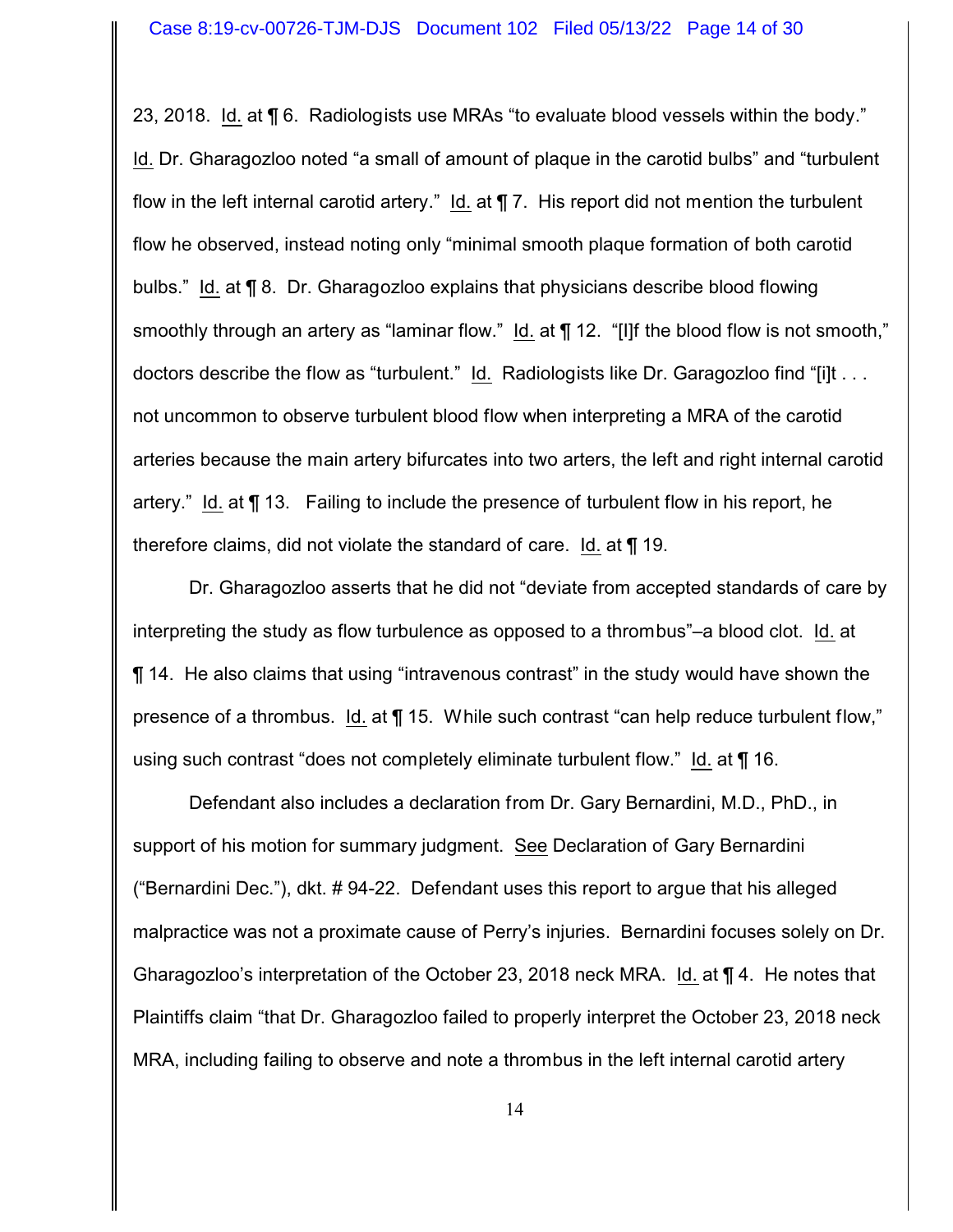("ICA")." Id. at  $\P$  5. This failure to identify the thrombus allegedly deprived Perry of an opportunity to receive tPA or obtain a timely transfer to another facility, where he could "undergo endovascular intervention/mechanical thrombectomy." Id.

Bernardini concludes that "even if Dr. Gharagozloo had appreciated and reported the presence of a left ICA thrombus on the October 23, 2018 neck MRA Mr. Perry's treatment would not have changed." Id. at ¶ 6. Dr. Bernardini explains that "tPA is a blood thinner that works by preventing the enlargement of blood clots that obstruct the flow of blood in the brain." Id. at ¶ 15. When "administered in a timely fashion, tPA can help limit the impact of an ischemic stroke." Id. Bernardini explains that tPA must be administered within 4.5 hours of the patient's "last known normal" to be effective. Id. at ¶ 16. Since Perry's last known normal was at 2:00 a.m. and Dr. Gharagozloo did not read the MRA until 9:00 a.m., Dr. Gharagozloo's failure to discover a thrombus was immaterial to whether doctors could timely administer tPA to the Defendant. Id. at ¶¶ 17-21.

Similarly, Dr. Bernardini finds that Dr. Gharagozloo's failure to diagnose a thrombus in a timely fashion did not deprive Perry of any effective treatment that could have come from revascularization/mechanical thrombectomy. Id. at ¶ 23. Dr. Bernardini explains that "[a] mechanical thrombectomy is a neuro-interventional procedure where a catherter is placed into the impacted vessel within the brain to remove the clot at issue." Id. at ¶ 24. Pointing to the other studies of Perry's brain, Dr. Bernardini concludes that "because such a significant portion of Mr. Perry's brain was already damaged, there was not enough undamaged brain tissue left to salvage [to] warrant the risks attendant to mechanical intervention." Id. at ¶ 26. The size of Perry's stroke also meant that "endovascular intervention carried with it a significant risk of reperfusion injury," a situation where removal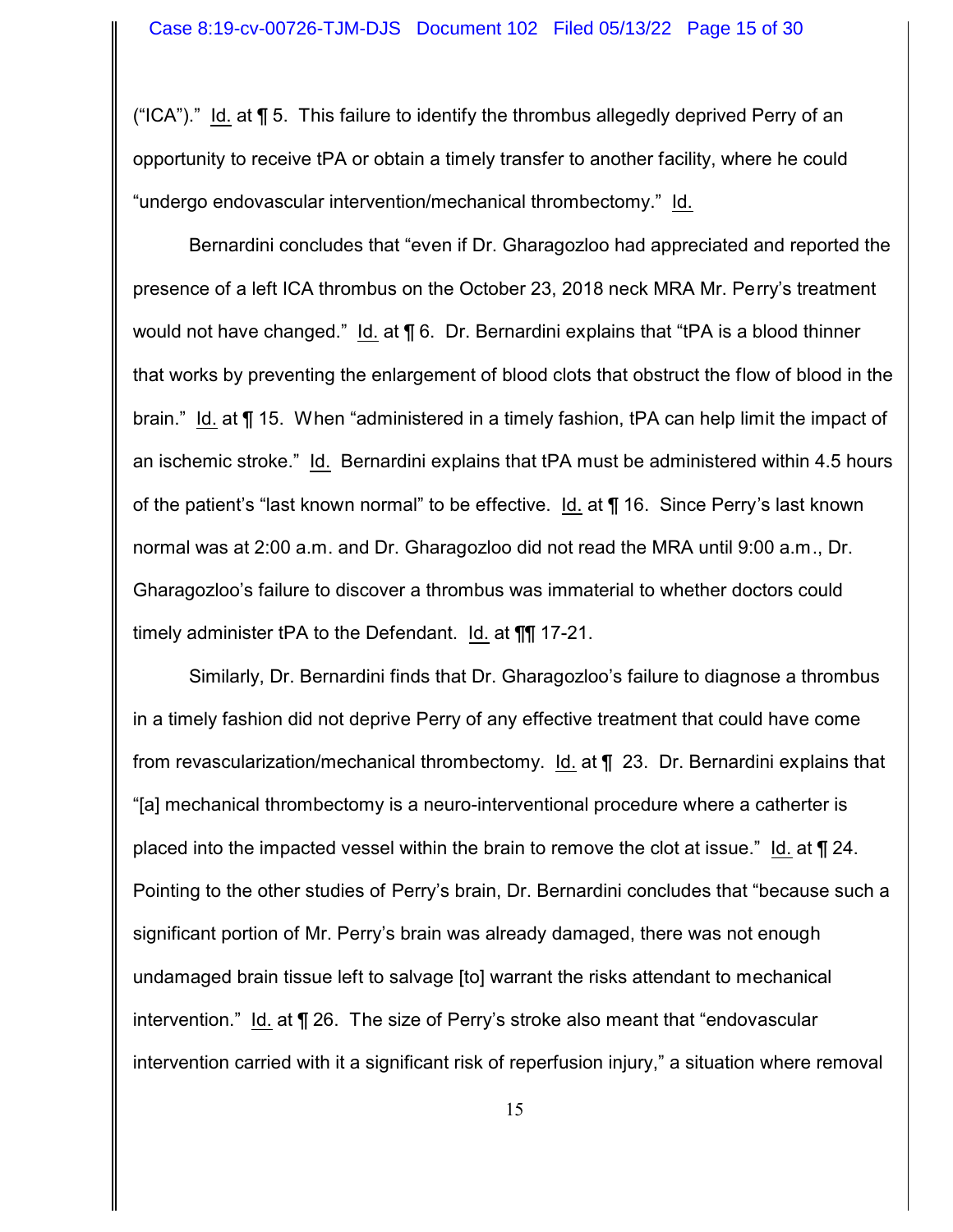of a clot causes blood to reenter the area formerly closed off in a way that "can damage the tissue of the vessel" and "result in significant complications, including hemorrhage." Id. at ¶¶ 27-28. Reperfusion would have caused significant additional injury, Dr. Bernardini opines. Id. at ¶ 29. The risks of such a procedure, he claims, outweighed any benefit. Id.

Plaintiffs respond to these declarations with two expert declarations. First, they supply a declaration from Amish H. Doshi, M.D., a board-certified radiologist. See Declaration of Amish H. Doshi ("Doshi Dec."), dkt. # 99-2. In examining the October 23, 2018 MRA, Dr. Doshi finds that "[a]t the origin of the left internal carotid artery along the posteromedial wall there is a 1.2 cm (craniocaudal) by 0.4 cm (anterior posterior) hypointense filling defect consistent with intraluminal thrombus." Id. at ¶ 9. Dr. Doshi contends that "[t]his thombus was missed by Dr. Gharagozloo." Id. Further, Dr. Doshi notes that the brain MRI and the MRA of the head and neck "are consistent with findings of acute stroke secondary to an occlusion of the left middle cerebral artery." Id. at ¶ 10. He concludes that "[t]he etiology of the cause of the occlusion is suggested to be a clot or thrombus originating from a clot/thrombus within the origin of the left internal carotid artery as seen on MRA of the neck." Id. "Radiographic findings of hypointense filling defect with surrounding contrast along the origin of the left internal carotid artery are consistent with the appearance of a clot/thrombus." Id. Dr. Gharagozloo erred, Doshi finds, in interpreting the thrombus as turbulent flow and failing to find a thrombus based on the evidence. Id. at ¶ 13. The neck CRA performed the next day confirms this analysis. Id. at ¶ 14. The MRI of the brain also shows that Dr. Gharagozloo missed "a smaller acute infarct within the medial left frontal lobe[.] Id. at ¶ 15.

In the end, Dr. Doshi finds that "[s]imply put, Dr. Gharagozloo missed the thrombus."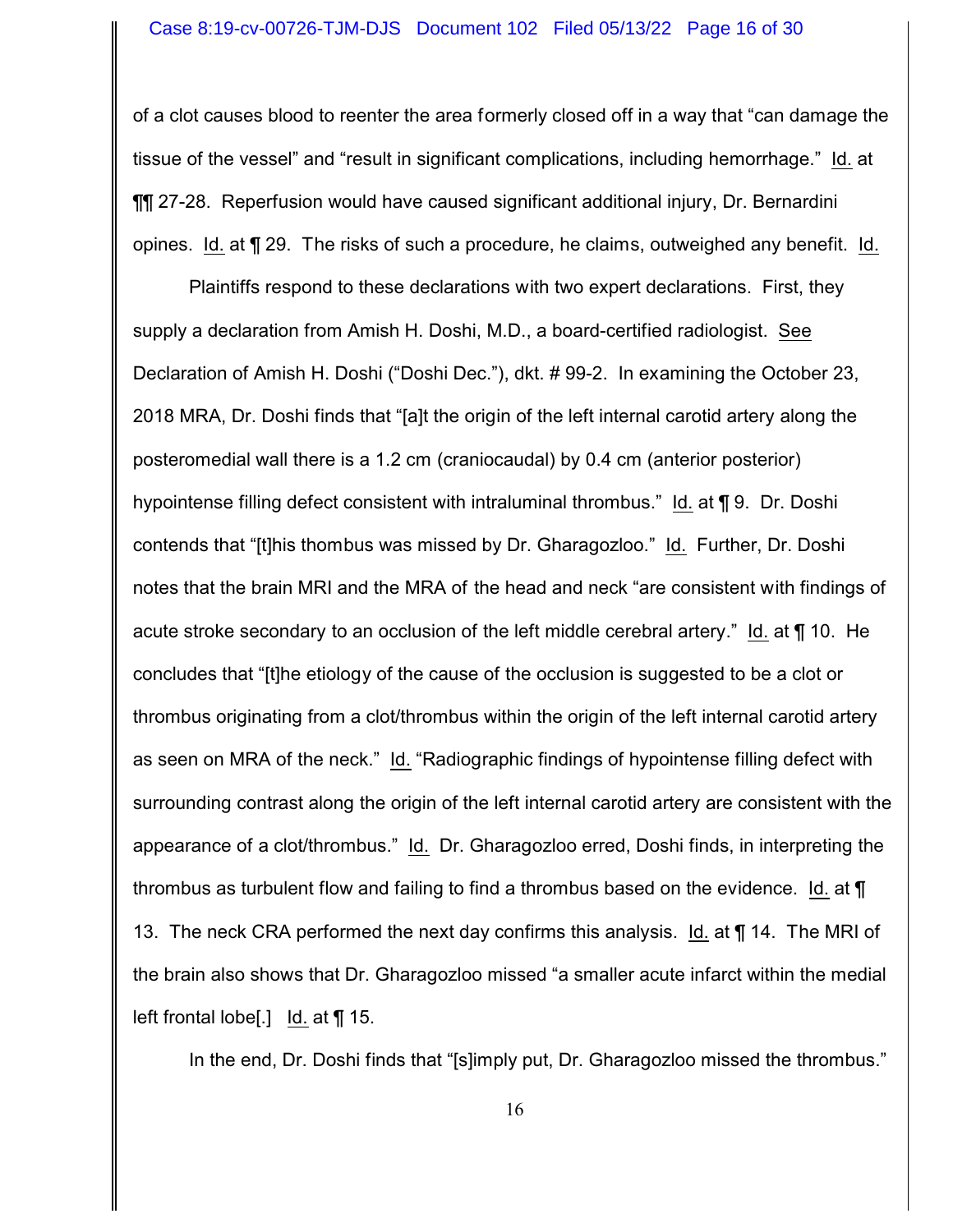Id. Dr. Doshi addresses breaches of the standard care. Id. at ¶ 16. First, he concludes that "a diagnostic radiologist interpreting stroke related imaging would be expected to identify a filling defect within an arterial vessel on a contrast-enhanced MR angiogram as clot or thrombus within that vessel." Id. Second, Doshi finds that "if the presence of turbulent flow was observed in the 10/23/18 neck MRA study and identified instead of a thrombus, that should have been noted in Dr. Gharagozloo's report." Id. In addition, Dr. Doshi finds that the presence of the thrombus should have also been apparent to Dr. Gharagozloo because of the fact that Perry suffered a stroke, which had been confirmed by the brain MRI. Id. at ¶ 17.

Plaintiffs also supply the expert declaration of Michael Meyer, M.D. See Declaration of Michael Meyer ("Meyer Dec."), dkt. # 99-3. Meyer is a board-certified neurologist who has directed stroke centers and helped author studies on the use of tPA. Id. at  $\P$  1. After summarizing the treatment Perry received after his initial appearance at the Defendant hospital, Dr. Meyer notes that Dr. Gharagozloo "missed a thrombus in the left carotid" when he examined the October 23, 2018 MRA. Id. at ¶ 15. He further finds that a CTA performed on October 24, 2018 "finally identified the missed thrombus that had been present since Mr. Perry first presented to CHMC ED on October 22, 2015." Id. at ¶ 16. Meyer concludes that "Dr. Gharagozloo's departure in missing the thrombus cost Mr. Perry an additional 18 hours of time before he was transferred. Id. This failing, Meyer opines, "placed Mr. Perry outside the window of time for stroke therapies that more likely than not would have lessened his injuries." Id.

Meyer finds that, had Dr. Gharagozloo identified the thrombus during his 9 a.m. evaluation of the MRA on October 23, 2018, the standard of care would have required "an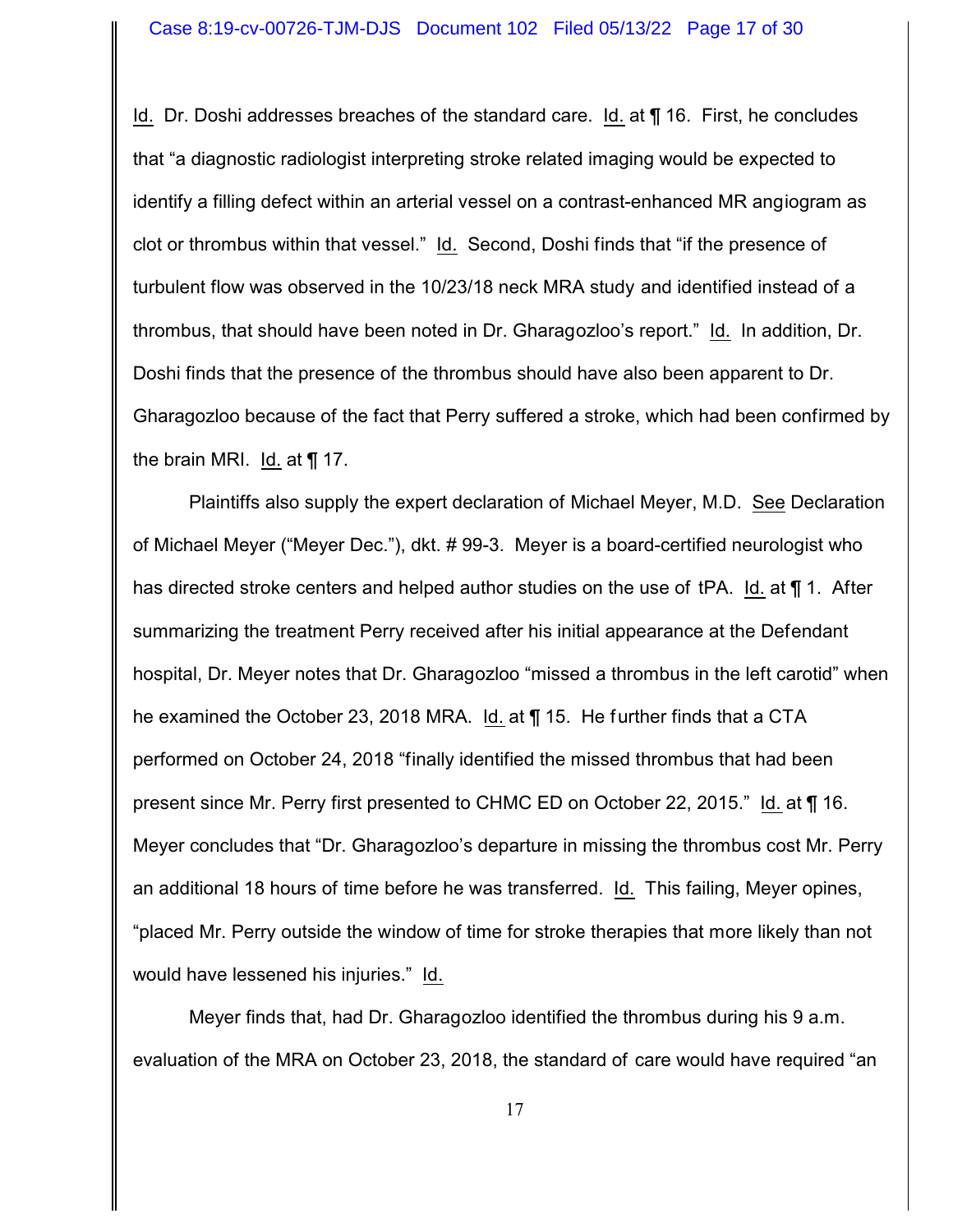#### Case 8:19-cv-00726-TJM-DJS Document 102 Filed 05/13/22 Page 18 of 30

immediate transfer to Upstate University Hospital." Id. at ¶ 17. Dr. Meyer posits that Perry would have arrived at Upstate at around 11:30 a.m. on October 23, 2018. Id. He would have arrived, Meyer calculates, at Upstate within 8.5 hours of his last known well. Id. Meyer finds that "[i]n October of 2018, the standard of care regarding the window of time to perform a mechanical thrombectomy such as the one Mr. Perry required, was 24 hours from the last known well." Id. He notes that "Upstate Hospital was instrumental in this enlargement of time and one of the pioneers of its application." Id.

Meyer concludes that "[i]t is more likely than not that a mechanical thrombectomy would have restored flow distal of the occlusion and mitigated Mr. Perry's injuries." Id. at  $\P$ 19. Meyer disagrees with Dr. Bernardini's opinions in this respect, noting that "[i]maging alone cannot be used to form an opinion regarding the extent of injuries as they relate to precise present cognitive deficits." Id. The 24-hour treatment period, Meyer opines, exists "specifically because it is now known that restored flow to the brain within this window lessens injuries." Id. Dr. Meyer also finds that the potential benefits of the therapy outweigh the risks identified by Dr. Bernardini. Id. at ¶ 20.

As a preliminary matter, the Court finds that Defendant has met his burden to produce competent evidence to make out a prima facie case that he did not commit medical malpractice or, even if he committed such malpractice, that malpractice was not a proximate cause of Perry's injuries. The burden now shifts to the Plaintiffs to produce their own competent rebuttal evidence.

In reply to Plaintiff's briefing, Defendant does not address Dr. Doshi's opinions that Dr. Gharagozloo breached the standard of care by failing to identify the thrombus when he examined the October 23, 2018 MRA. Instead, Defendant focuses on the sufficiency of Dr.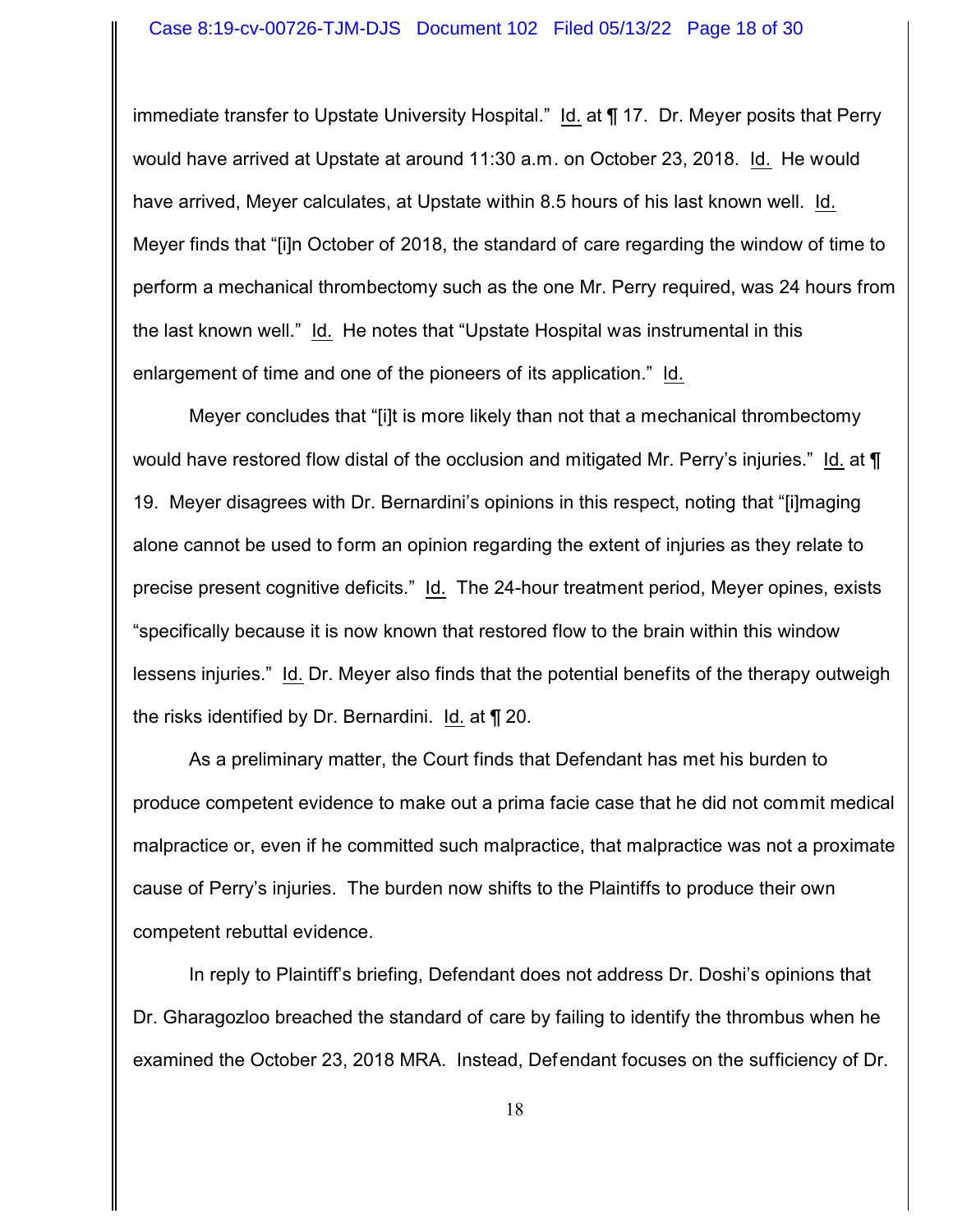#### Case 8:19-cv-00726-TJM-DJS Document 102 Filed 05/13/22 Page 19 of 30

Meyer's opinion that Perry could have benefitted from a mechanical thrombectomy if transported to Upstate on October 23<sup>rd</sup> after a proper diagnosis of a thrombus. He contends that Dr. Meyer fails to provide any basis for his conclusions, but instead engages in mere speculation. Moreover, he claims, Dr. Meyer does nothing to rebut Dr. Bernardini's conclusions about the amount of injury demonstrated in the images and the inability of treatment to address such issues. Defendant contends that Meyer's opinions are too speculative to rebut Dr. Bernardini's findings. As such, he claims, Plaintiffs have failed to meet their burden in this respect.

The Court first notes that Defendant does not argue that Dr. Doshi's report provides a sufficient factual basis to rebut Dr. Gharagozloo's claims that his conduct did not violate the standard of care. The Court finds that a jury must determine whether Defendant's failure to diagnose a thrombus when he viewed the October 23, 2018 MRA amounted to a breach of the standard of care. Dr. Doshi explains in sufficient detail how a proper evaluation of the image would have occurred, how Dr. Gharagozloo should have used other evidence from other images and medical reports to supplement his evaluation of the image, and how an ordinary professional radiologist would have found the thrombus in reading the image. Sufficient evidence exists for a reasonable juror to conclude that Defendant breached the standard of care in this respect.

Defendant rightly focuses on whether the breach of the standard of care was a proximate cause of Perry's injuries from the stroke. The parties appear to agree that the breach of the standard of care could be seen as a proximate cause of Perry's injuries only if he had some realistic hope of successful treatment if transported to Upstate medical center within a sufficient amount of time. Both sides also appear to agree that the only hope for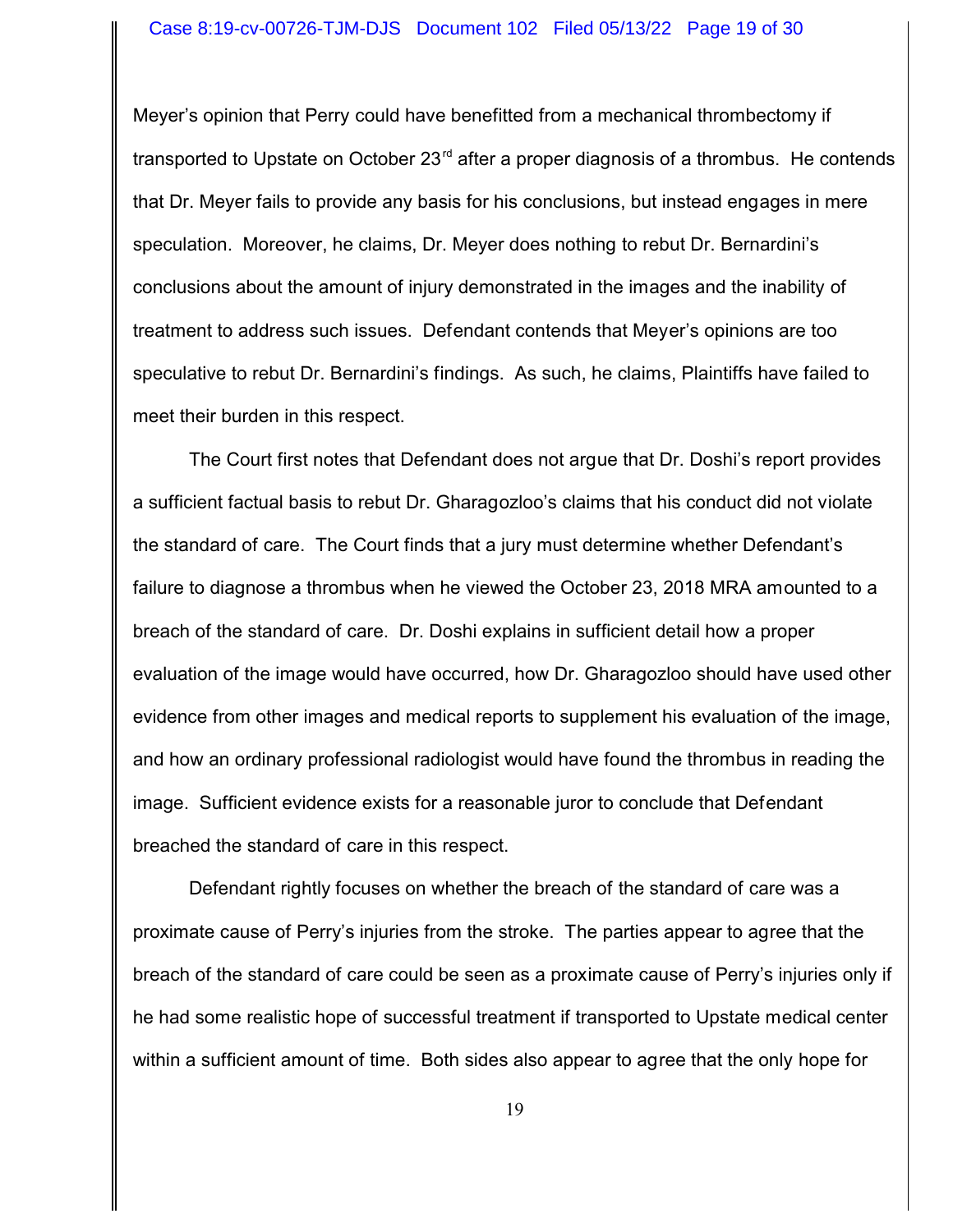#### Case 8:19-cv-00726-TJM-DJS Document 102 Filed 05/13/22 Page 20 of 30

treatment at that point would come in the form of a mechanical thrombectomy. Defendant's expert concludes that Perry had already suffered injuries that were too severe to have hope of successful treatment, and that the risks of the procedure causing further injury outweigh any hope of better treatment. He dismisses as speculation Dr. Meyer's claim that the injuries were perhaps less severe than the images suggested, and that the hope of recovery by removing the thrombus mechanically would have been worth the risk.

Defendant is correct that, having met his burden to produce expert opinion concluding that his conduct was not a proximate cause of Perry's injuries, "'[t]he burden then shifted to plaintiff[] to raise triable issues of fact by submitting a physician's affidavit both attesting to a departure from accepted practice and containing the attesting [physician's] opinion that the defendant[s'] omissions or departures were a competent producing cause of the injury."" Bagley v. Rochester Gen. Hosp., 124 A.D.3d 1272, 1273 (4<sup>th</sup> Dept. 2015) (quoting O'Shea v. Buffalo Med. Group, P.C., 64 A.D.3d 1140, 1141, 882 NYS2d 619 (NY 2009) (alterations in original)). To meet this burden, a plaintiff must provide more than "'[g]eneral allegations of medical malpractice, merely conclusory and unsupported by competent evidence tending to establish the essential elements of medical malpractice[.]'" Id. (quoting Alvarez v. Prospect Hosp., 68 NY2d 320, 325 (NY 1986)). Expert opinions that "'are speculative and unsupported by any evidentiary foundation'" are not sufficient to avoid summary judgment. Id. (quoting Diaz v. New York Downtown Hosp., 99 NY2d 542, 544 (NY. 2002)). To avoid summary judgment, "the plaintiff's expert must specifically address the defense expert's allegations." DiLorenzo v. Zaso, 148 A.D.3d 1111, 1112 (2d Dept. 2017).

The Court finds that Dr. Meyer's opinion is sufficiently detailed and relies on sufficient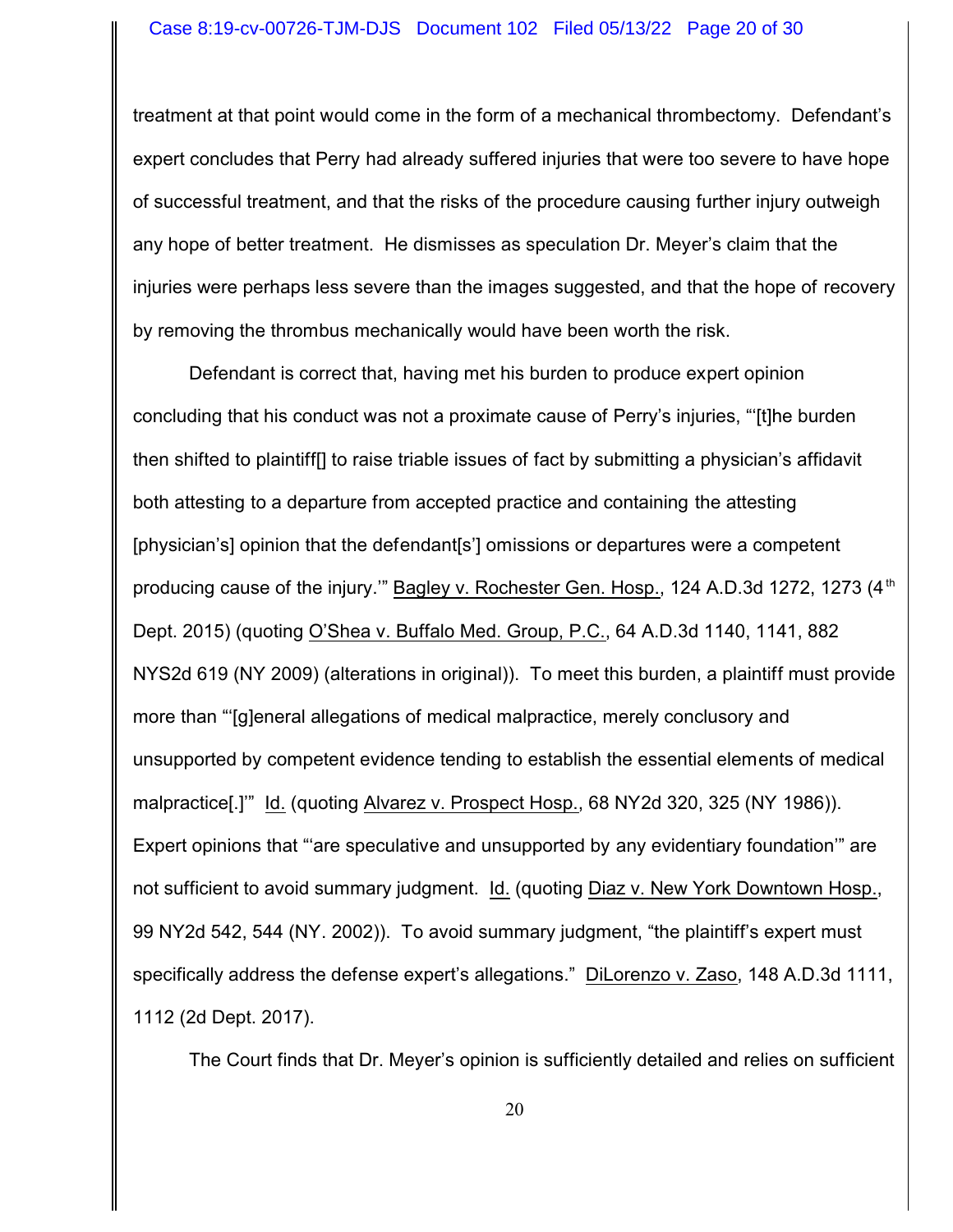evidence to meet the Plaintiffs' burden and avoid summary judgment. To avoid being "'considered speculative or conclusory, expert opinions in opposition should address specific assertions made by the movant's experts, setting forth an explanation of the reasoning and relying on specifically cited evidence in the record.'" Mendoza v. Maimonides Med. Ctr., 160 N.Y.S.3d 663, 665 (2d Dept. 2022) (quoting Tsitrin v. New York Community Hosp., 154 A.D.3d 994, 996 (2d Dept. 2017)). Here, Dr. Meyer addresses the specific evidence offered by Dr. Bernardnini, explaining why the medical techniques pioneered at Upstate had expanded the time when mechanical thrombectomies could prove effective. He also takes issue with Bernardinia's claims about the extent of the damage revealed in the images, pointing out that stroke treatment had demonstrated that images sometimes fail to capture the true nature of the damage. In the end, Dr. Meyer's report is sufficient to raise a question of fact about the proximate cause of Perry's injuries that a jury must decide.

Defendant seeks dismissal of Holly Perry's loss of consortium claim solely on the basis that Defendant is entitled to summary judgment on William Perry's medical malpractice claim. Defendant is correct that a consortium claim in New York is a "derivative action" and that dismissal of William Perry's action would require dismissal of Holly Perry's claim as well. Cody v. Lake George, 177 AD2d 921, 923 (3d Dept. 1991). Since the Court has concluded that Defendant is not entitled to summary judgment on William Perry's claim, Holly Perry's derivative claim survives as well.

For those reasons, the Court will deny Defendant Dr. Gharagoozol's motion for summary judgment.

### **B. Dr. DiGiacco**

Dr. DiGiacco likewise claims that his treatment of William Perry met the standard of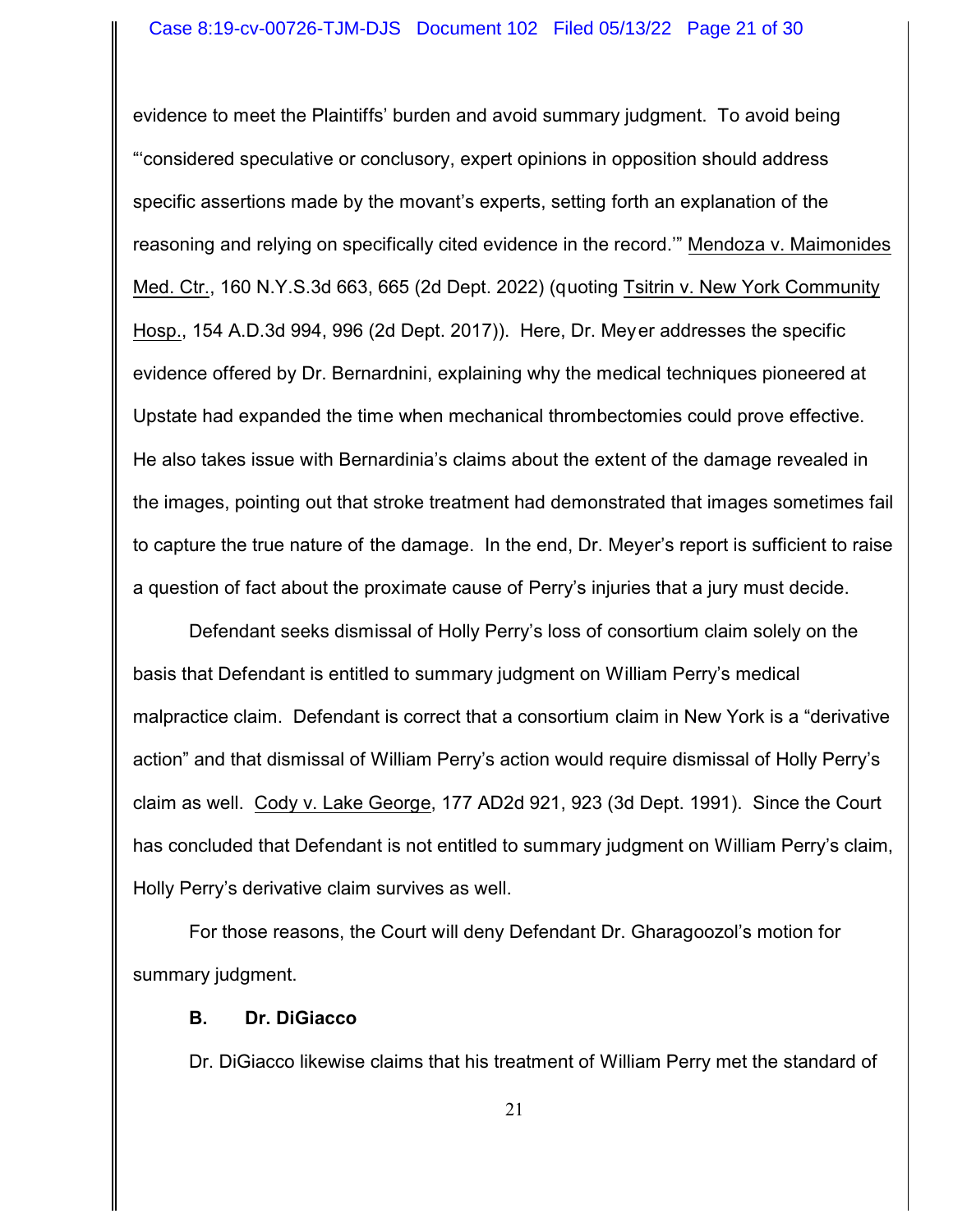care, and that even if a jury could find that treatment wanting, a reasonable juror could not conclude that DiGiacco's failings were a proximate cause of Perry's injuries. He supplies expert reports and points to other evidence to support these arguments. Dr. DiGiacco also contends that Plaintiffs' expert reports and testimony do not undermine his prima facie case. The Court will address the evidence, expert reports, and arguments in turn, applying the standard for medical malpractice recited above.

Defendant supplies two expert reports. William J. Kingston, MD, authored the first. See Exh. M to Defendant DiGiacco's Motion ("Kingston Report"), dkt # 95-14. Dr. Kingston has training and extensive experience as a neurologist, including providing in-hospital consultations. Id. at 1.<sup>3</sup> Dr. Kingston opines that DiGiacco "complied with the standard of care applicable to a general neurologist in a community hospital setting and that plaintiffs' allegations and the opinions of their experts are unfounded." Id. at 2. Though disputes have arisen about how quickly Dr. DiGiacco saw Perry, Kingston finds no malpractice even if DiGiacco did not first examine Perry personally until 7:45 p.m. on October 23, 2018. Id. at 5. DiGiacco was not informed of any urgent needs, and saw Perry within an acceptable time on that basis. Id. He also rejects the notion that Dr. DiGiacco failed to recommend anti-platelet therapy, and disputes Dr. Meyer's claim that "inter-arterial stroke therapy could have been an option for this patient on the morning of the 23<sup>rd</sup>." Id. at 2-3. Transfer to Upstate would have taken too long and placed Perry outside the time frame for successful therapy of that type. Id. at 3. Kingston also rejects the idea that DiGiacco breached the standard of care by failing to arrange for a STAT telemedicine consultation with Upstate; he

<sup>&</sup>lt;sup>3</sup>The report is not paginated. The Court has denoted the pages of the actual report consecutively, beginning with the first page of text.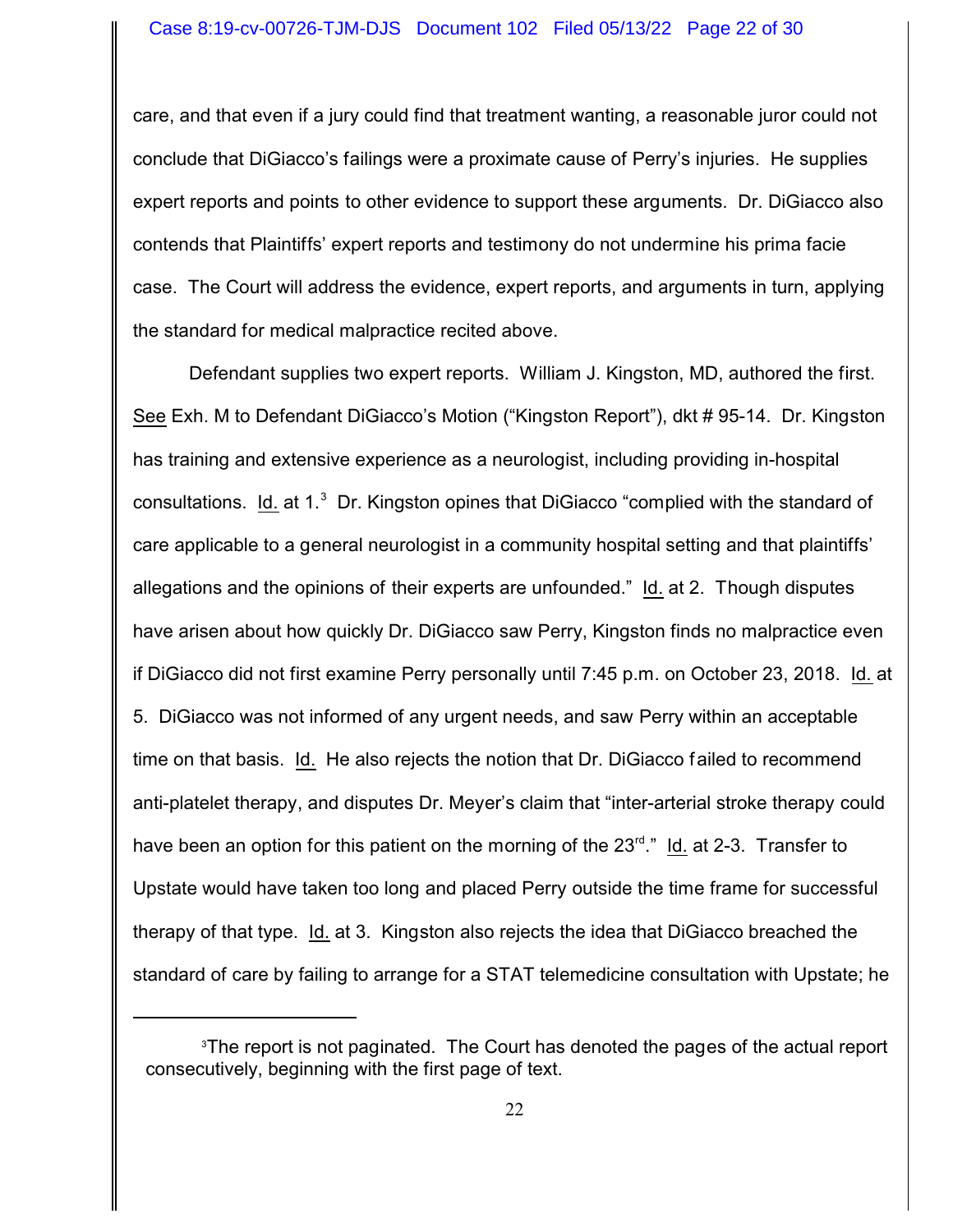#### Case 8:19-cv-00726-TJM-DJS Document 102 Filed 05/13/22 Page 23 of 30

notes that the emergency department usually arranges for such meetings and finds that DiGiacco's experience as a neurologist made such consultation unnecessary. Id. Kingston also finds that, by the time that DiGiacco treated Perry, the window for either tPA or a mechanical thrombectomy had closed, at least according to expert understanding in 2018. Id. at 3-4. Moreover, Kingston concludes that imaging reveals that the stroke that occurred between 2:00 a.m. and 4:00 a.m. on October 23, 2018 caused irreversible damage. Id. at 4. "There was nothing that Dr. DiGiacco did in his treatment on October 23 or October 24 that worsened Mr. Perry's condition, and there is also no evidence that he failed to do anything that resulted in any worsening of Mr. Perry's condition or that he could have done anything to improve his outcome in any way." Id.

Jay Morrow, M.D., Ph.D, also prepared an expert opinion in support of Dr. DiGiacco's motion. See Report of Jay Morrow ("Morrow Report"), Exh. M. to DiGiacco's motion for summary judgment, dkt. # 95-14.<sup>4</sup> Dr. Morrow practices neurointerventional surgery in a comprehensive stroke center. Id. at 1. After explaining the history of the case, Dr. Morrow finds that "[b]y the time Dr. DiGiacco became involved in Mr. Perry's care, the infarct had been completed as evidenced by the MRI of the brain from 10/23/2018. Unfortunately, nothing could have been done by the time the MRI was completed that would have changed Mr. Perry's outcome." Id. at 6. Dr. Morrow notes that Dr. Osei-Bonsu did not order a neurology consultation or imaging in a STAT fashion. Id. He finds that, under the circumstances, "placing a computer consult without further action reasonably places the consult in a non-STAT category." Id. No one, Morrow claims, contacted DiGiacco directly

<sup>4</sup>This report is also not paginated. The Court will follow the same process.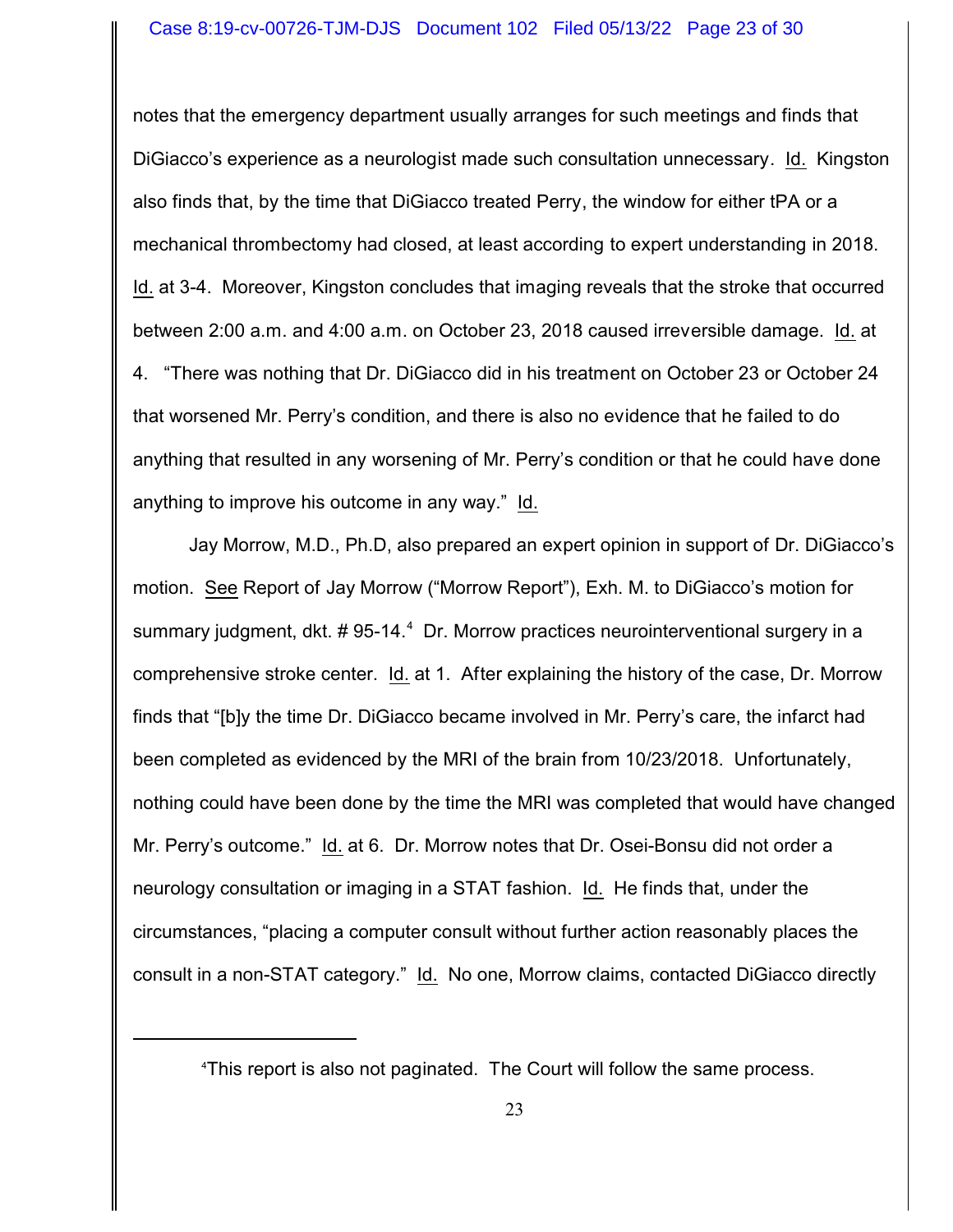to inform him of the need for consultation, and nothing told him the evaluation was urgent. Id. No evidence supports a claim that Dr. Powell ever contacted DiGiacco, and nothing indicates he ever heard that request. Id. Moreover, the initial event had appeared to resolve itself, and nothing indicates that Dr. DiGiacco could have provided useful treatment on the 22<sup>nd</sup>. Id. In any case, Dr. Morrow concludes, faster action by Dr. DiGiacco on October 23 "almost certainly wouldn't have affected Mr. Perry's ultimate outcome." Id. Even if Dr. DiGiacco had consulted with Dr. Osei-Bonsu at 6:43 a.m., the window for effective treatment with tPA had closed by that time. Other potential treatments, whether at Claxton-Hepburn or Upstate, also failed to fit the time frame. Id. 6-7. Even if Plaintiffs' claim is that Dr. DiGiacco committed malpractice by failing to render a consult based on the contact from Dr. Powell on October 22, he did not violate the standard of care, Morrow contends. Id. at 7. The standard of care requires contact within twenty-four hours in nonurgent situations, and nothing told DiGiacco that the matter was urgent. Id. In the end, after discussing possible treatments regardless of timing, Dr. Morrow finds that "there is no action Dr. DiGiacco could have taken at the time he was aware of Mr. Perry to have improved upon Mr. Perry's ultimate clinical outcome." Id. at 9.

Plaintiffs rely on another expert declaration from Meyer to dispute DiGiacco's expert opinions. See Exh. 1 to Plaintiffs' Response to DiGiacco's Motion, dkt. # 98-2. Dr. Meyer argues that Dr. DiGiacco's failure to meet the standard of care made Perry's injuries worse. Id. at ¶ 19. Dr. DiGiacco's failings allegedly "prevented any required stroke therapy that could have been administered to prevent Mr. Perry's injuries." Id. Such "therapies would have prevented, or prevented worsening of the injuries." Id. Perry's transfer to Upstate shortly after the initial incident on October 22 would have "very likely" prevented "the life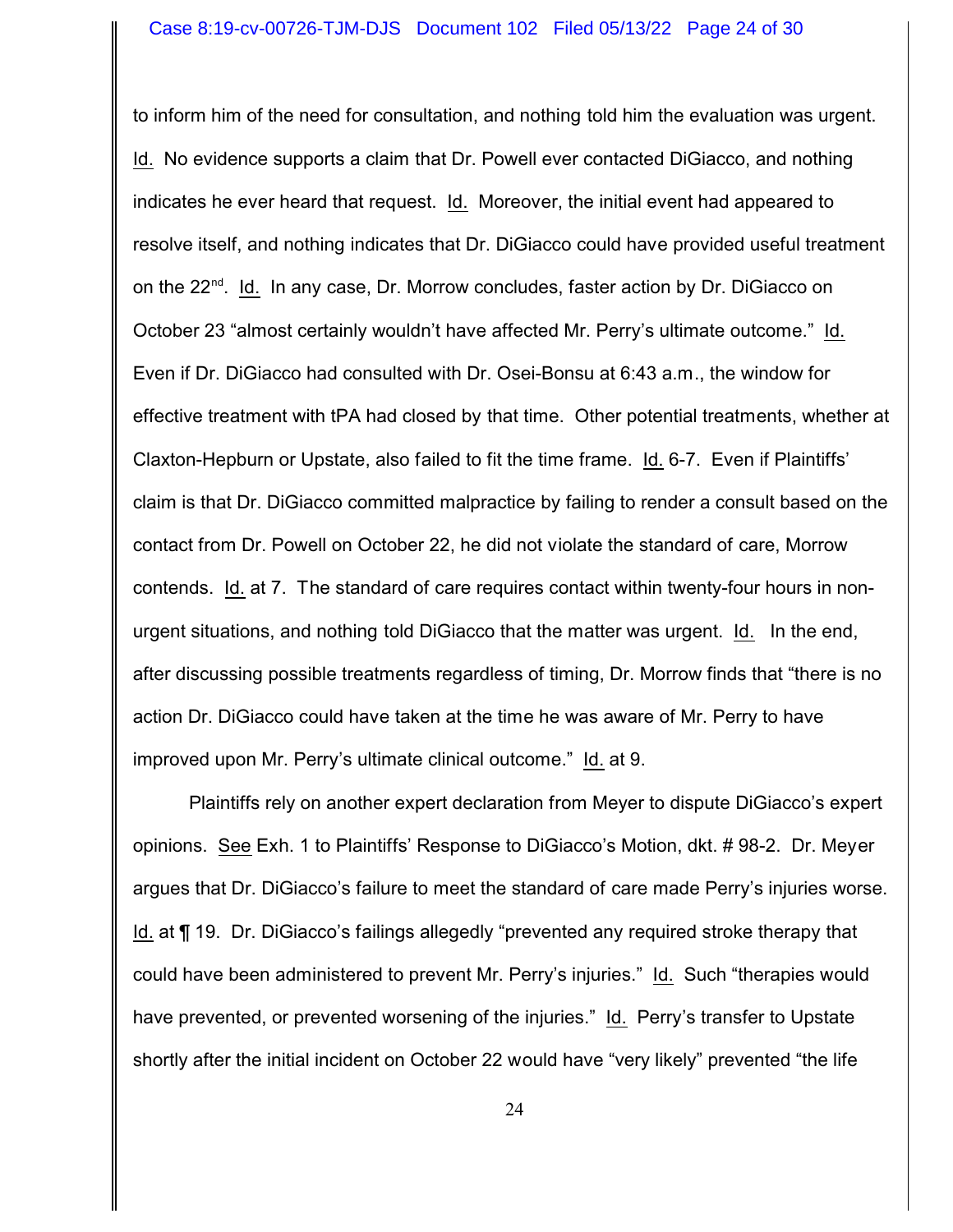long disability of the major stroke incurred in the hospital on day two at 3AM[.]" Id. Transfer immediately after Dr. DiGiacco viewed the medical record at 6:43 a.m. on October 23 would have prevented Perry from experiencing injuries "as significant as they are today." Id. Even transferring Perry at 7:45 a.m. on October 23 would have decreased the injuries he suffered. Id.

In discussing DiGiacco's alleged breaches of the standard of care, Meyer addresses the parties' dispute over whether Dr. Powell contacted Dr. DiGiacco on October 22, 2018. Id. at ¶ 21-22. While Meyer acknowledges that a question of fact exists on the issue of Powell's contact with DiGiacco and DiGiacco's awareness of that attempt, Meyer alleges that "if Dr. Powell indeed placed the call as he testified, requested the consult as he testified, gave the diagnosis (which was TIA at the time) as he testified and gave the Medical Record Number as he testified, the neurological standard of care requires an urgent neurological consult after that request is made." Id. at ¶ 22. The reason for such urgency, Meyer explains, is because "patients who experience TIA are known to be at risk for CVA"; such a stroke occurred in this case. Id. at ¶ 23. Failing to respond to a request for consultation under the circumstances amounted to a breach of the standard of care, and this failing, Dr. Meyer contends, was a cause of Perry's injuries. Id. at ¶ 24. An early intervention would have led to an earlier discovery of the thrombus that caused the injury. Id. at ¶ 25. Beyond providing proper treatment immediately for the thrombus, Perry would also have been transferred to Upstate, where more extensive treatment could have occurred. Id. at ¶¶ 26-28. Even if doctors at Upstate could not treat the thrombus before a stroke occurred, those doctors would have provided immediate treatment after the stroke that would have improved Perry's outcome, Meyer claims. Id. at ¶ 29. The doctor also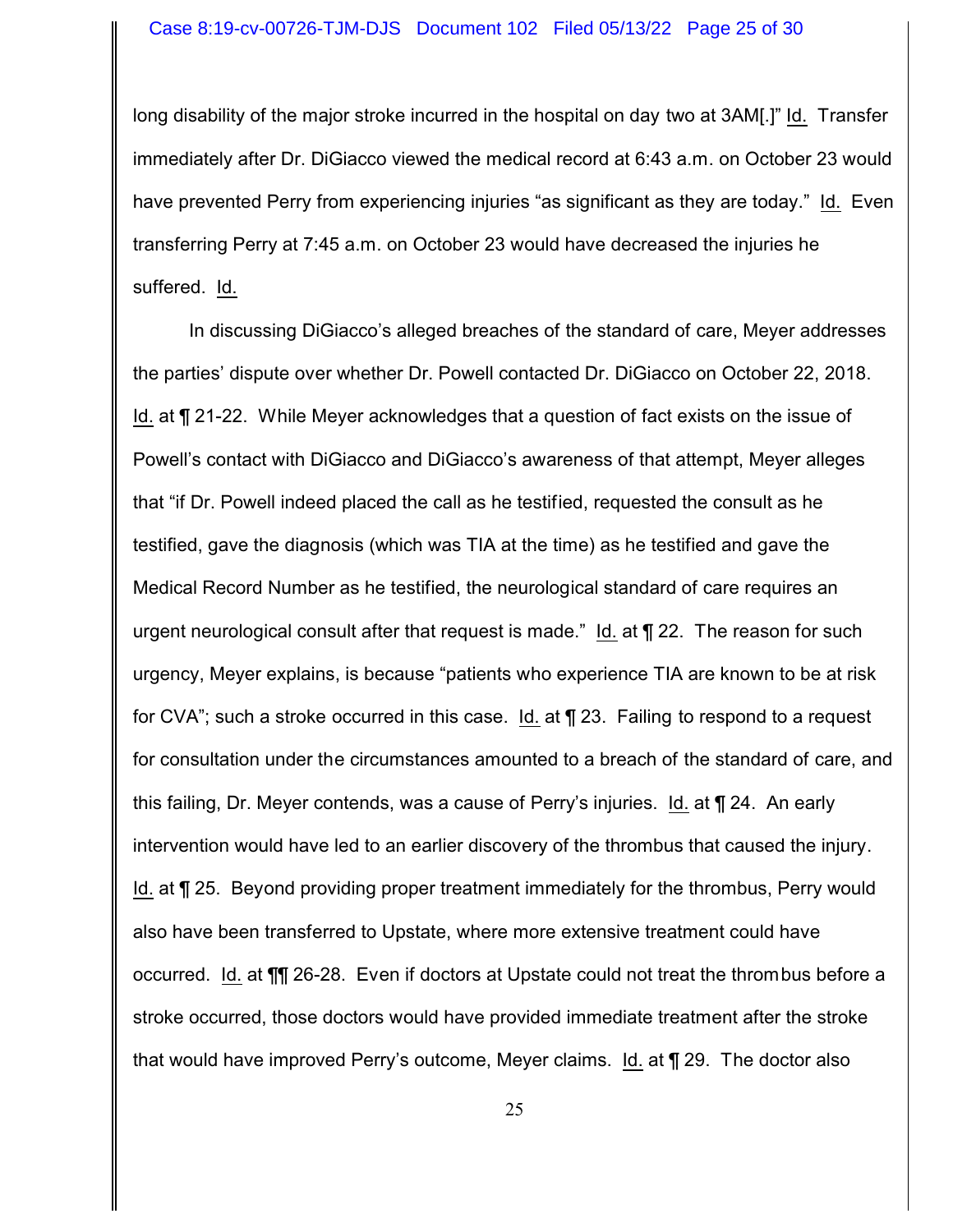opines that, had DiGiacco acted to transfer Perry immediately after his initial review of the medical records, Upstate doctors would have been able to perform a mechanical thrombectomy that would also have improved Perry's outcome. Id. at ¶¶ 30-31. Dr. Meyer also disputes Dr. Morrow's opinion that Perry's condition would not have changed with transfer. Id. at ¶ 32. Discussing the imaging taken at Claxton-Hepurn and later at Upstate, he opines that "while I agree with [Morrow] overall that there is a rough approximate match of the MM diffusion changes from Oct. 23 with the Syracuse CT images of Oct. 26, this method can not be used to Opine regarding specific injuries that would have been mitigated." Id. Meyer also opines that DiGiacco breached the standard of care whether he arrived to examine Perry for the first time at 7:45 a.m. or 7:45 p.m. on October 23, 2018. Id. at ¶¶ 34-35. If DiGiacco arrived at 7:45 a.m., Meyer claims, he should have immediately transferred Perry to upstate. Id. at ¶ 34. Doing so would have mitigated the injuries that Perry suffered. Id. If DiGiacco did not arrive until 7:45 p.m., he breached the standard of care by failing to consult in a timely manner given his knowledge about the events that had occurred on October 23. Id. at ¶ 35. That breach, Meyer claims, caused Perry to miss any window for useful stroke therapies. Id.

As a preliminary matter, the Court finds that Defendant DiGiacco has met his burden to provide expert testimony and evidence that he did not breach the standard of care or that, if a breach occurred, DiGiacco's breach was not a proximate cause of Perry's injuries. Defendant's experts offer competent evidence and opinion that indicates that DiGiacco responded in an accepted manner to the requests for consultations that he received and that he provided proper treatment based on the circumstances of the case. They also provide opinions that indicate that Perry's injuries occurred and became irreversible before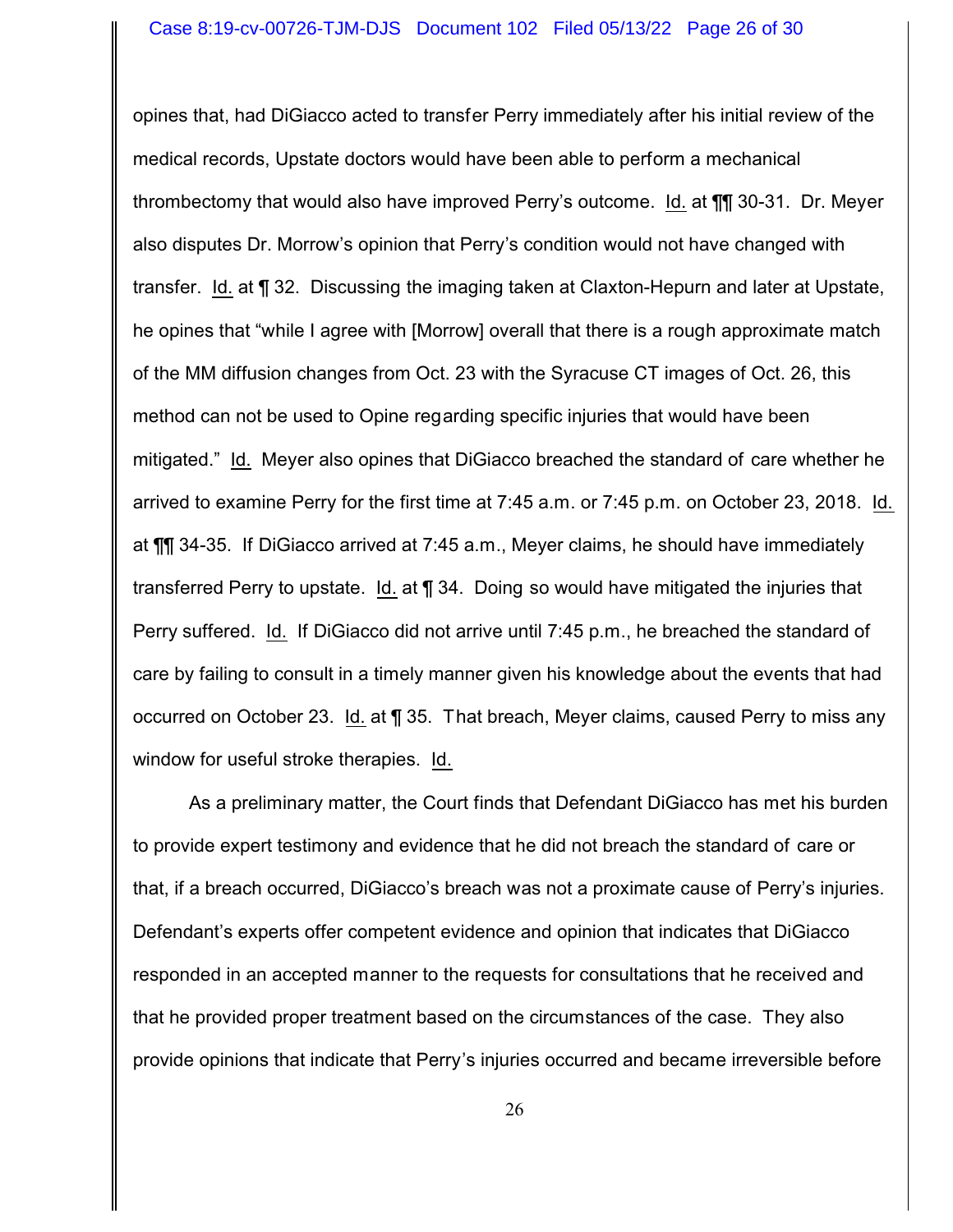#### Case 8:19-cv-00726-TJM-DJS Document 102 Filed 05/13/22 Page 27 of 30

DiGiacco could provide any intervention. Such evidence would permit a reasonable juror to find that Dr. DiGiacco is not liable for medical malpractice in his treatment of William Perry. The burden now shifts to the Plaintiffs to provide expert opinion and other evidence to raise a question of fact about whether DiGiacco engaged in medical malpractice that was a proximate case of Perry's injuries.

Defendant argues that no evidence exists that Dr. Powell requested a neurology consultation from him on October 22, 2018, and therefore no evidence that exists that DiGiacco breached the standard of care. None of the medical records indicate that Powell entered such an order. While Defendant acknowledges that Powell testified that he contacted an assistant with a message seeking consultation, no evidence exists that shows that DiGiacco actually received this request.

The Court is not persuaded by this argument. While no medical records indicate that Powell made such a request or DiGiacco received that request, Powell testified that he made such a phone call, gave a message to DiGiacco's assistant, and provided the relevant medical record information for DiGiacco to access Perry's file. While DiGiacco denied that he received any message, a reasonable juror could credit this testimony and find that Powell passed on information to DiGiacco that put him on notice of Perry's situation. Such a reasonable juror could also reject DiGiacco's claims that he did not receive that information and instead infer that DiGiacco received that information from testimony about how information circulated in the hospital and DiGiacco's practices. The evidence that he received the information is not strong, but it is sufficient for a trier of fact to decide the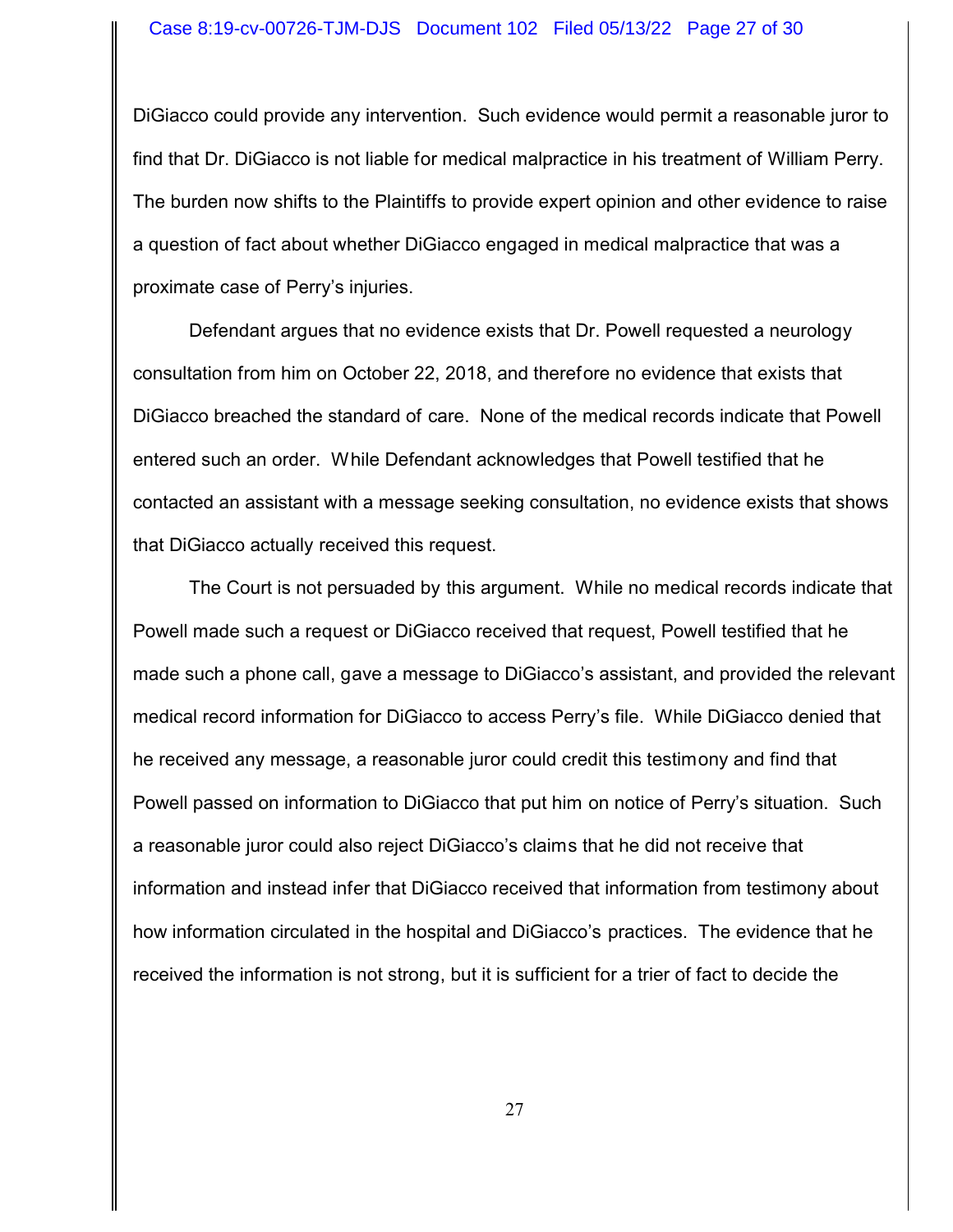issue.<sup>5</sup> Dr. DiGiacco could be liable if the jury finds the evidence sufficient to indicate that he received Dr. Powell's October 22, 2018 message.

Defendant also argues that his treatment of Perry on October 23, 2018 met the standard of care, whether his examination came at 7:45 a.m. or 7:45 p.m. Defendant points out that none of the requests for consultation that Dr. DiGiacco received noted that the order was STAT, and thus arriving within 24 hours of the request met the standard of care. A 7:45 p.m. appearance came well within 24 hours of the request. Without an urgent request, Defendant argues, he had no duty to arrive earlier. Defendant also contends that Plaintiffs' experts agreed with this standard at their depositions.

The Court is not persuaded by this argument either. The Court has examined the depositions, as well as the expert reports. While Plaintiffs' experts generally agreed that a request for consultation in non-emergency circumstances should be filled within 24 hours, their reports and testimony, as explained, also indicated that a neurologist aware of certain conditions has a duty to respond to a request for consultation earlier. The evidence in this case indicates that Perry suffered both a TIA and a CVA, and that, at the latest, at 6:43 a.m. on October 23, 2018, Defendant became aware of these events. The evidence in the case also indicates that Dr. DiGiacco was aware of the need for quick intervention in cases of a stroke if treatment hoped to have a positive outcome. The evidence also indicates that Dr.

<sup>&</sup>lt;sup>5</sup>The Court has read all of the depositions provided by the parties to this case in preparation for deciding this motion. Recognizing that witnesses at depositions are directed not to volunteer any information, the Court still notes that Dr. DiGiacco was extraordinarily reticent to answer even simple factual questions at his deposition. He could not, for example, determine whether he had written 7:45 a.m. or 7:45 p.m., and professed not be able to decide whether a letter he had written was an "A" or "P." A reasonable juror faced with such testimony could doubt Dr. DiGiacco's credibility and discount his claims not to have received the consultation request.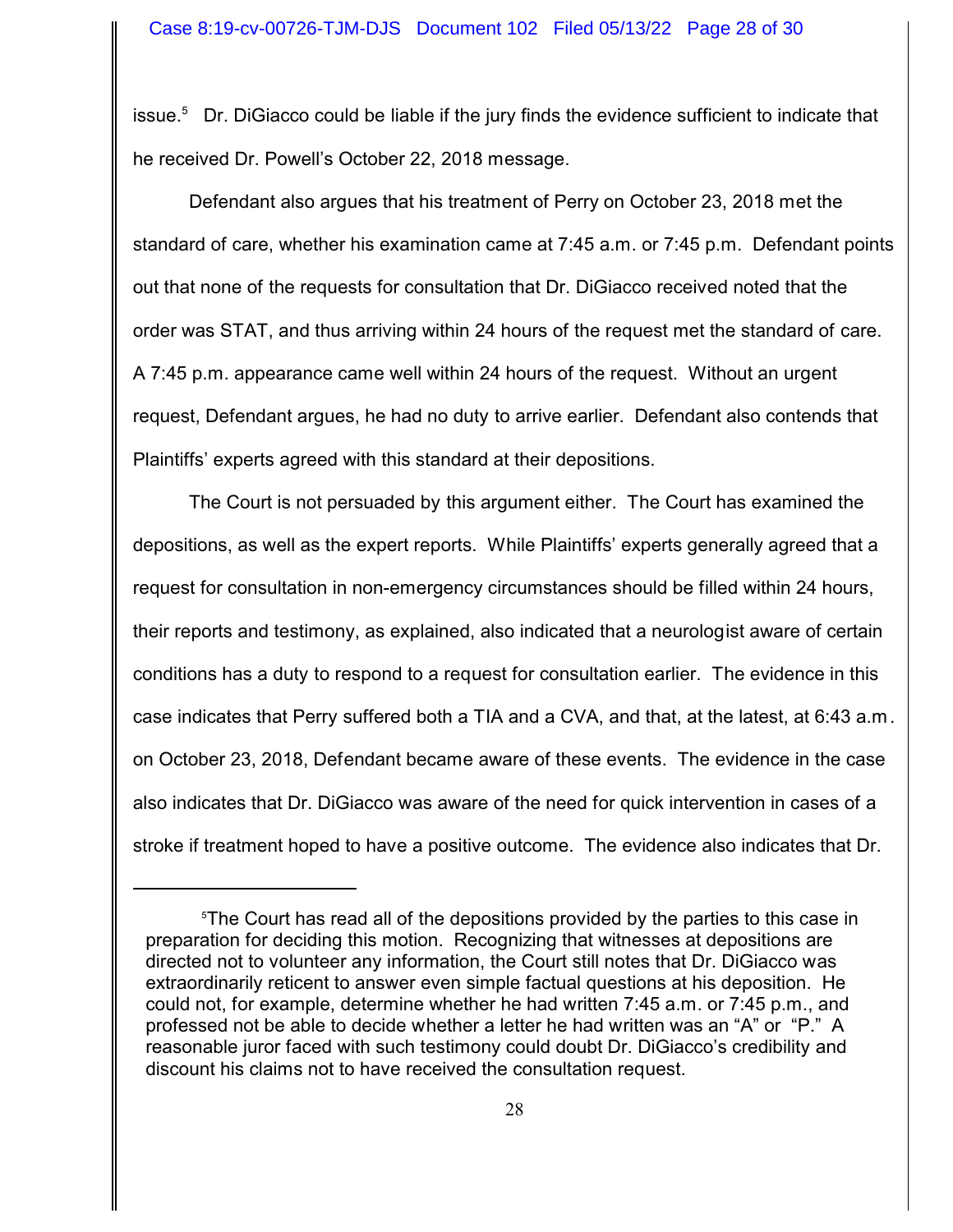#### Case 8:19-cv-00726-TJM-DJS Document 102 Filed 05/13/22 Page 29 of 30

DiGiacco may have waited as long as 13 hours before examining Perry, a delay that Plaintiffs' experts contend led to avoidable damage more severe than if faster action occurred. Plaintiffs' experts–as well as the law–recognize that the standard of care does not operate only in the abstract, but depends on the circumstances of the case. Here, Plaintiffs' experts opine that failing to act with urgency after a neurologist becomes aware of of a stroke is demonstrates a breach of the standard of care. While Defendant's experts may disagree, Plaintiffs' evidence is sufficient to rebut Defendants' prima facie case. A question of fact on this issue exists for the jury to resolve.

Likewise, the experts' disagreement about whether Dr. DiGiacco breached the standard of care in failing to recommend immediate transfer is a matter for jurors to resolve. The expert reports the Plaintiffs have provided are sufficient to rebut Defendant's prima facie case on the issue of breach, and the Court will deny the motion in this respect.

Defendant also contends that Plaintiffs' expert has not provided sufficient evidence to rebut his experts' contention that DiGiacco's alleged breaches of the standard of care were not a proximate cause of Perry's injuries. He contends that his experts have shown that any damage that Perry suffered was not preventable or treatable by the time that DiGiacco became involved in the case. He also argues that the Plaintiffs' expert has not rebutted this finding in any sufficient detail but instead merely speculates on what effect earlier or different intervention would have had in the process.

As explained above, the Court finds that Plaintiffs' expert has offered sufficient evidence to raise an issue of fact about whether DiGiacco's alleged breaches of the standard of care were a proximate cause of Perry's injuries. First, if the jury concludes that DiGiacco was aware of Perry's condition on October 22 and had an obligation to provide